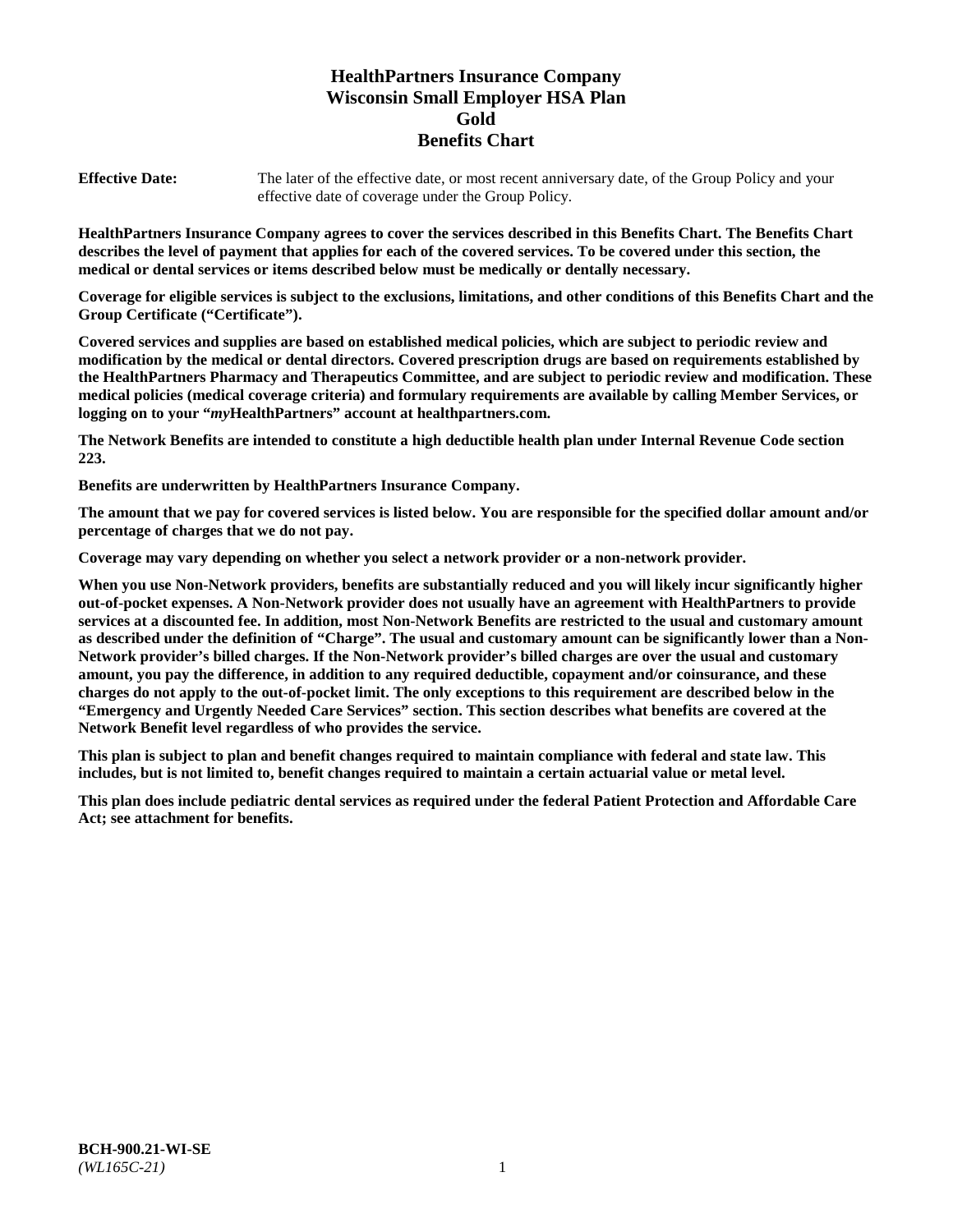# **These definitions apply to this Benefits Chart. They also apply to the Certificate.**

| <b>Biosimilar Drug:</b> | A prescription drug, approved by the Food and Drug Administration (FDA), that the FDA has<br>determined is biosimilar to and interchangeable with a biological brand name drug. Biosimilar<br>drugs are not considered generic drugs and are not covered under the generic drug benefit.                                                                                                                                                                                                                                                                                                                                                     |
|-------------------------|----------------------------------------------------------------------------------------------------------------------------------------------------------------------------------------------------------------------------------------------------------------------------------------------------------------------------------------------------------------------------------------------------------------------------------------------------------------------------------------------------------------------------------------------------------------------------------------------------------------------------------------------|
| <b>Brand Name Drug:</b> | A prescription drug, approved by the Food and Drug Administration (FDA), that is manufactured,<br>sold, or licensed for sale under a trademark by the pharmaceutical company that originally<br>researched and developed the drug. Brand name drugs have the same active-ingredient formula as<br>the generic version of the drug. However, generic drugs are manufactured and sold by other drug<br>manufacturers and are generally not available until after the patent on the brand name drug has<br>expired. A few brand name drugs may be covered at the generic drug benefit level if this is<br>indicated on the formulary.           |
| <b>Calendar Year</b>    | This is the 12-month period beginning 12:01 A.M. Central Time, on January 1, and ending 12:00<br>A.M. Central Time of the next following December 31.                                                                                                                                                                                                                                                                                                                                                                                                                                                                                        |
| <b>Charge:</b>          | For covered services delivered by a network provider, this is the provider's discounted fee for a<br>given medical/surgical service, procedure or item.                                                                                                                                                                                                                                                                                                                                                                                                                                                                                      |
|                         | For covered services delivered by non-network providers, a contracted rate may apply if such<br>arrangement is available to HealthPartners.                                                                                                                                                                                                                                                                                                                                                                                                                                                                                                  |
|                         | For the usual and customary charge for covered services delivered by non-network providers, our<br>payment is calculated using one of the following options to be determined at HealthPartners'<br>discretion: 1) a percentage of the Medicare fee schedule; 2) a comparable schedule if the service is<br>not on the Medicare fee schedule; or 3) a commercially reasonable rate for such service.                                                                                                                                                                                                                                          |
|                         | The usual and customary charge is the maximum amount allowed that we consider in the<br>calculation of the payment of charges incurred for certain covered services. You must pay for any<br>charges above the usual and customary charge, and they do not apply to the out-of-pocket limit.                                                                                                                                                                                                                                                                                                                                                 |
|                         | A charge is incurred for covered ambulatory medical and surgical services, on the date the service<br>or item is provided. A charge is incurred for covered inpatient services, on the date of admission to<br>a hospital. To be covered, a charge must be incurred on or after your effective date and on or<br>before the termination date.                                                                                                                                                                                                                                                                                                |
| Copayment/Coinsurance:  | The specified dollar amount, or percentage, of charges incurred for covered services, which we do<br>not pay, but which you must pay, each time you receive certain medical services, procedures or<br>items. Our payment for those covered services or items begins after the copayment or coinsurance<br>is satisfied. Covered services or items requiring a copayment or coinsurance are specified in this<br>Benefits Chart.                                                                                                                                                                                                             |
|                         | For services provided by a network provider:<br>An amount which is listed as a flat dollar copayment is applied to a network provider's discounted<br>charge for a given service. However, if the network provider's discounted charge for a service or<br>item is less than the flat dollar copayment, you will pay the network provider's discounted charge.<br>An amount which is listed as a percentage of charges or coinsurance is based on the network<br>provider's discounted charges, calculated at the time the claim is processed, which may include an<br>agreed upon fee schedule rate for case rate or withhold arrangements. |
|                         | For services provided by a non-network provider:<br>Any copayment or coinsurance is applied to the lesser of the provider's charges or the usual and<br>customary charge for a service.                                                                                                                                                                                                                                                                                                                                                                                                                                                      |
|                         | A copayment or coinsurance is due at the time a service is provided, or when billed by the<br>provider. The copayment or coinsurance applicable for a scheduled visit with a HealthPartners<br>network provider will be collected for each visit, late cancellation and failed appointment.                                                                                                                                                                                                                                                                                                                                                  |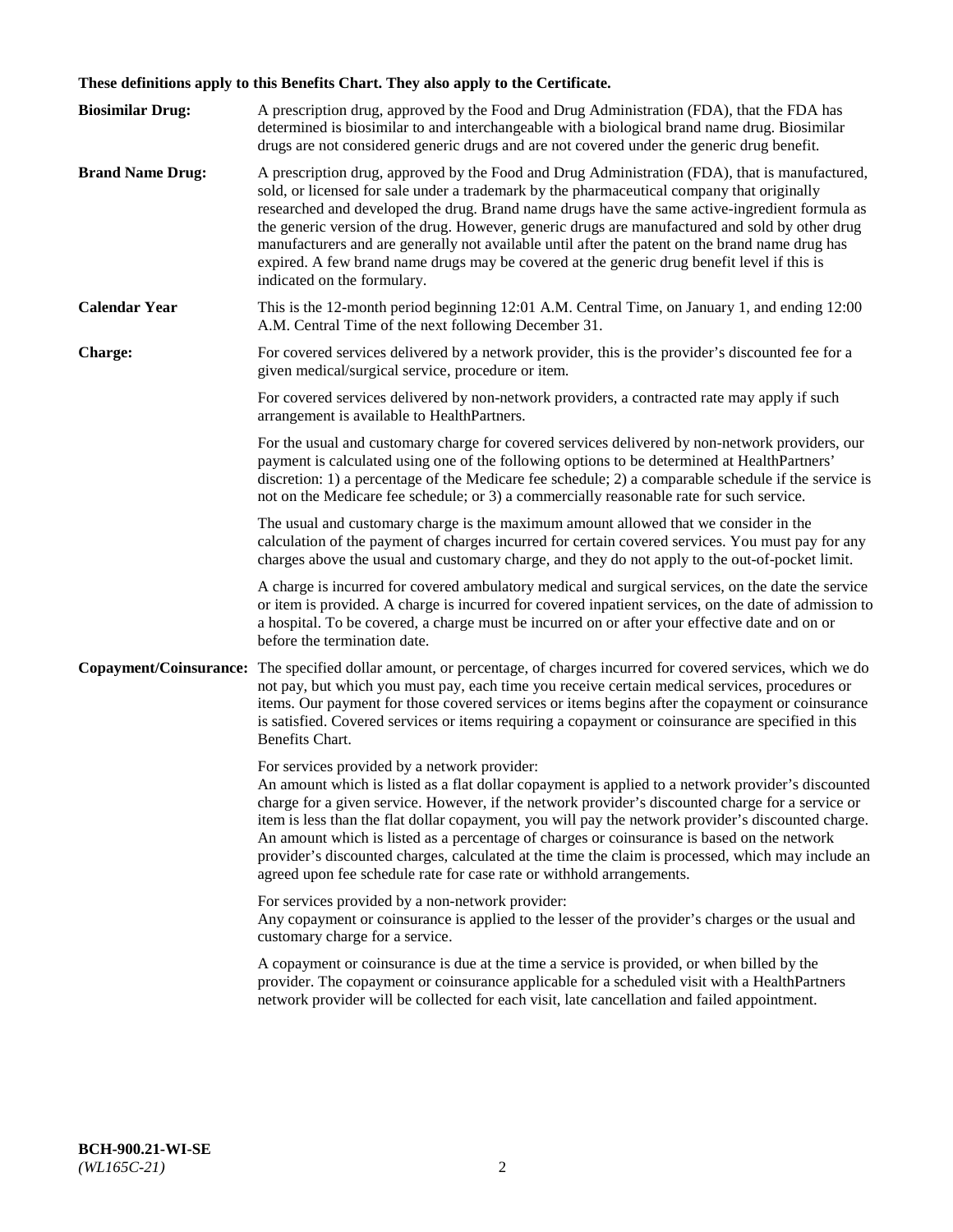| Deductible:                                | The specified dollar amount of charges incurred for covered services, which we do not pay, but an<br>enrollee or a family has to pay first in a calendar year. Our payment for those services or items<br>begins after the deductible is satisfied. For network providers, the amount of the charges that apply<br>to the deductible are based on the network provider's discounted charges, calculated at the time<br>the claim is processed, which may include an agreed upon fee schedule rate for case rate or<br>withhold arrangements. For non-network providers, the amount of charges that apply to the<br>deductible are the lesser of the provider's charges or the usual and customary charge for a service. |
|--------------------------------------------|-------------------------------------------------------------------------------------------------------------------------------------------------------------------------------------------------------------------------------------------------------------------------------------------------------------------------------------------------------------------------------------------------------------------------------------------------------------------------------------------------------------------------------------------------------------------------------------------------------------------------------------------------------------------------------------------------------------------------|
|                                            | Any amounts paid or reimbursed by a third party, including but not limited to: point of service<br>rebates, manufacturer coupons, manufacturer debits cards or other forms of direct reimbursement<br>to an Insured for a product or service, will not apply toward your deductible, to the extent<br>permitted under state and federal law.                                                                                                                                                                                                                                                                                                                                                                            |
|                                            | All services are subject to the deductible unless otherwise indicated below in this Benefits Chart.                                                                                                                                                                                                                                                                                                                                                                                                                                                                                                                                                                                                                     |
| <b>Formulary:</b>                          | This is a current list, which may be revised from time to time, of prescription drugs, medications,<br>equipment and supplies covered by us as indicated in this Benefits Chart which are covered at the<br>highest benefit level. Some drugs on the formulary may require prior authorization to be covered<br>as formulary drugs. The formulary, and information on drugs that require prior authorization, are<br>available by calling Member Services, or logging on to your "myHealthPartners" account at<br>healthpartners.com.                                                                                                                                                                                   |
| <b>Generic Drug:</b>                       | A prescription drug, approved by the Food and Drug Administration (FDA), that the FDA has<br>determined is comparable to a brand name drug product in dosage form, strength, route of<br>administration, quality, intended use and documented bioequivalence. Generally, generic drugs<br>cost less than brand name drugs. Some brand name drugs may be covered at the generic drug<br>benefit level if this is indicated on the formulary.                                                                                                                                                                                                                                                                             |
| <b>Lifetime Maximum</b><br><b>Benefit:</b> | The specified coverage limit actually paid by us for services and/or charges incurred by you for any<br>given procedure or diagnosis. Payment of benefits under this Benefits Chart ceases when that lifetime<br>maximum benefit is reached. You have to pay for any subsequent charges.                                                                                                                                                                                                                                                                                                                                                                                                                                |
| <b>Non-Formulary Drug:</b>                 | This is a prescription drug, approved by the Food and Drug Administration (FDA), that is not on<br>the formulary, is medically necessary and is not investigative or experimental or otherwise<br>excluded under the Certificate.                                                                                                                                                                                                                                                                                                                                                                                                                                                                                       |
| <b>Out-of-Pocket Expenses:</b>             | You pay the specified copayments/coinsurance and deductibles applicable for particular services,<br>subject to the out-of-pocket limit described below. These amounts are in addition to the monthly<br>premium payments.                                                                                                                                                                                                                                                                                                                                                                                                                                                                                               |
| <b>Out-of-Pocket Limit:</b>                | You pay the copayments/coinsurance and deductibles for covered services, to the individual or<br>family out-of-pocket limit. Thereafter we cover 100% of the charges incurred for all other covered<br>services, for the rest of the calendar year. You pay amounts greater than the out-of-pocket limit if<br>you exceed any lifetime maximum benefit or any visit or day limits.                                                                                                                                                                                                                                                                                                                                      |
|                                            | Non-Network Benefits above the usual and customary charge (see definition of charge above) do<br>not apply to the out-of-pocket limit.                                                                                                                                                                                                                                                                                                                                                                                                                                                                                                                                                                                  |
|                                            | Non-Network Benefits for transplant surgery do not apply to the out-of-pocket limit.                                                                                                                                                                                                                                                                                                                                                                                                                                                                                                                                                                                                                                    |
|                                            | Any amounts paid or reimbursed by a third party, including but not limited to: point of service<br>rebates, manufacturer coupons, manufacturer debit cards or other forms of direct reimbursement to<br>an Insured for a product or service, will not apply as an out-of-pocket expense, to the extent<br>permitted under state and federal law.                                                                                                                                                                                                                                                                                                                                                                        |
|                                            | You are responsible to keep track of the out-of-pocket expenses. Contact Member Services for<br>assistance in determining the amount paid by the enrollee for specific eligible services received.<br>Claims for reimbursement under the out-of-pocket limit provisions are subject to the same time<br>limits and provisions described under the "Claims Provisions" section of the Certificate.                                                                                                                                                                                                                                                                                                                       |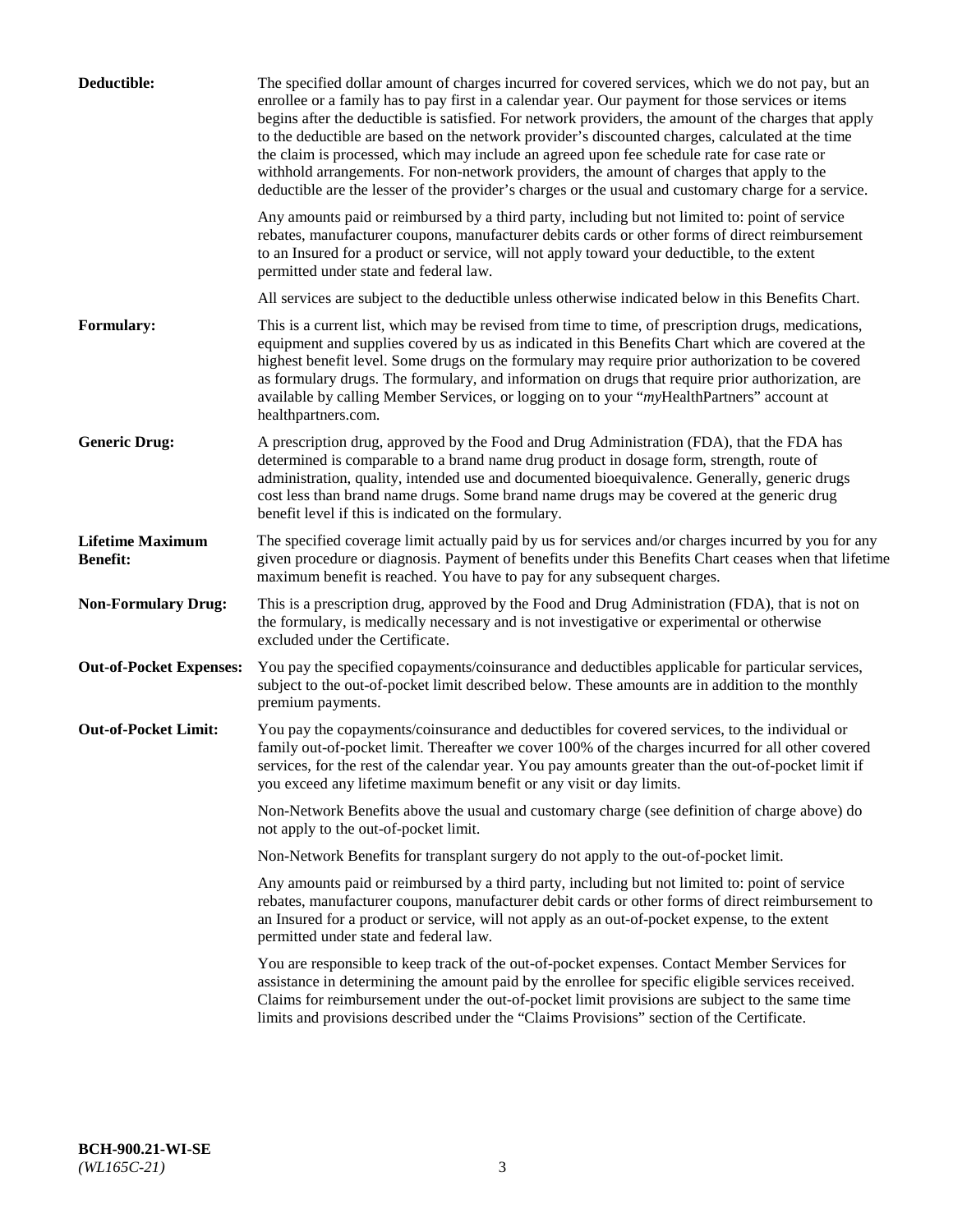**Specialty Drug List:** This is a current list, which may be revised from time to time, of prescription drugs, medications, equipment and supplies, which are typically bio-pharmaceuticals. The purpose of a specialty drug list is to facilitate enhanced monitoring of complex therapies used to treat specific conditions. Specialty drugs are covered by us as indicated in this Benefits Chart. The specialty drug list is available by calling Member Services, or logging on to your "*my*HealthPartners" account at [healthpartners.com.](http://www.healthpartners.com/) **virtuwell:** This is an online service that you may use to receive a diagnosis and treatment for certain routine conditions, such as a cold and flu, ear pain and sinus infections. You may access the virtuwell

website at [virtuwell.com.](http://www.virtuwell.com/)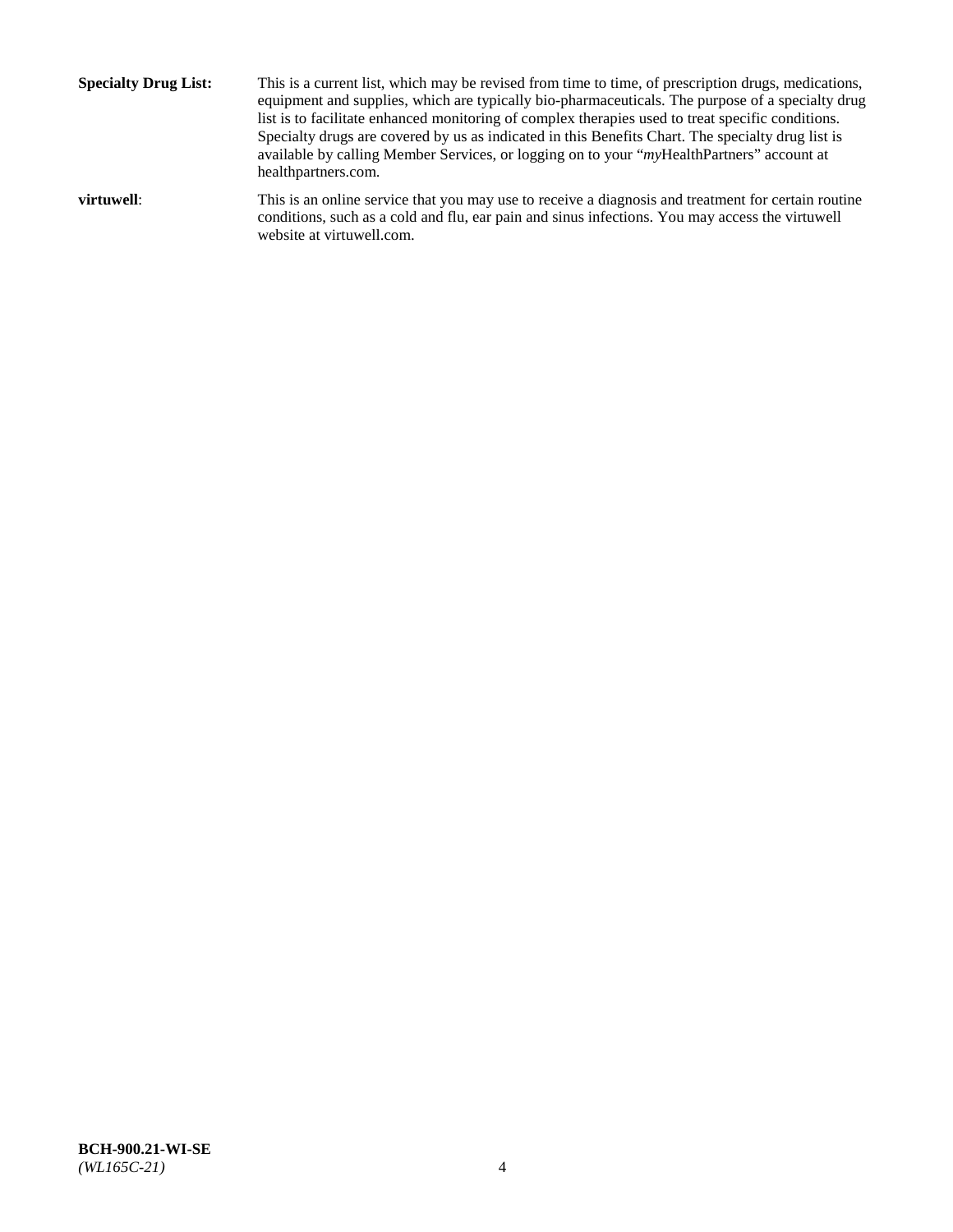### **DEDUCTIBLES AND OUT-OF-POCKET LIMITS**

#### **Individual Calendar Year Deductible (applies to an employee enrolled for single coverage)**

| <b>Network Benefits</b> | <b>Non-Network Benefits</b> |
|-------------------------|-----------------------------|
| \$2,500                 | \$10,000                    |

### **Family Calendar Year Deductible (applies to an employee and dependents enrolled for family coverage)**

| <b>Network Benefits</b> | <b>Non-Network Benefits</b> |
|-------------------------|-----------------------------|
| \$5,000                 | \$20,000                    |

Separate deductibles must be satisfied under the Network Benefits and Non-Network Benefits.

Any amounts paid or reimbursed by a third party, including but not limited to: point of service rebates, manufacturer coupons, manufacturer debits cards or other forms of direct reimbursement to an Insured for a product or service, will not apply toward your deductible, to the extent permitted under state and federal law.

### **Individual Calendar Year Out-of-Pocket Limit (applies to an employee enrolled for single coverage)**

| <b>Network Benefits</b> | <b>Non-Network Benefits</b> |
|-------------------------|-----------------------------|
| \$2,750                 | \$30,000                    |

### **Family Calendar Year Out-of-Pocket Limit (applies to an employee and dependents enrolled for family coverage)**

| <b>Network Benefits</b> | <b>Non-Network Benefits</b> |
|-------------------------|-----------------------------|
| \$5,500                 | \$60,000                    |

Separate Out-of-Pocket Limits must be satisfied under Network Benefits and Non-Network Benefits.

Non-Network Benefits above the usual and customary charge will not apply to the individual or family Out-of-Pocket Limit.

Non-Network Benefits for transplant surgery do not apply to the Out-of-Pocket Limit.

Any amounts paid or reimbursed by a third party, including but not limited to: point of service rebates, manufacturer coupons, manufacturer debit cards or other forms of direct reimbursement to an Insured for a product or service, will not apply as an out-of-pocket expense, to the extent permitted under state and federal law.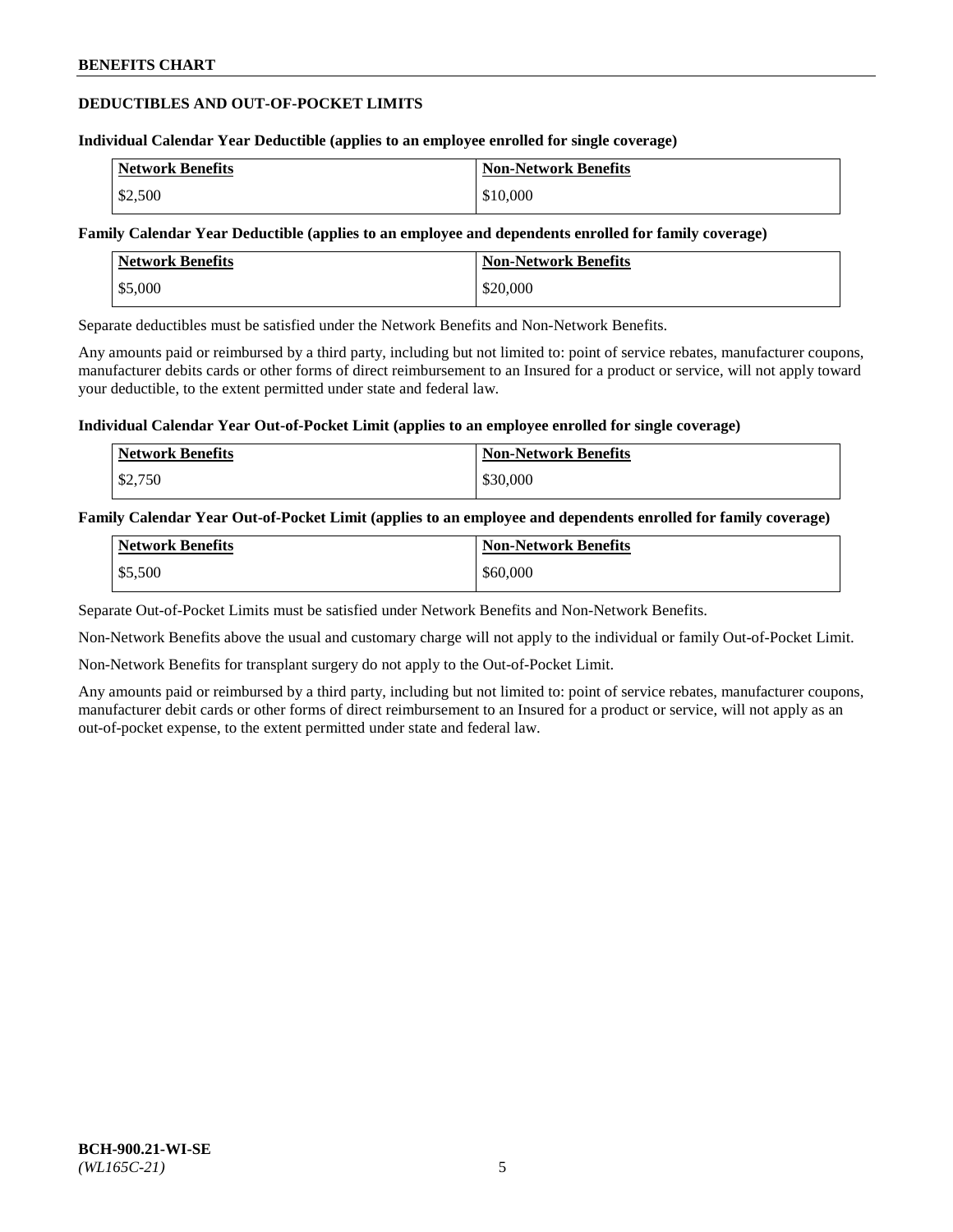# **AMBULANCE AND MEDICAL TRANSPORTATION**

### **Covered Services:**

We cover ambulance and medical transportation for medical emergencies and as shown below.

We also cover medically necessary, non-emergency transportation if it meets our medical coverage criteria. Covered services and supplies are based on established medical policies, which are subject to periodic review and modification by the medical directors. These medical policies (medical coverage criteria) and applicable prior authorization requirements are available by calling Member Services, or logging on to your "*my*HealthPartners" account a[t healthpartners.com.](https://www.healthpartners.com/hp/index.html)

### **Ambulance and Medical Transportation (other than non-emergency fixed wing air ambulance transportation)**

| <b>Network Benefits</b>       | <b>Non-Network Benefits</b> |
|-------------------------------|-----------------------------|
| 100% of the charges incurred. | See Network Benefits.       |

### **Non-Emergency Fixed Wing Air Ambulance Transportation**

| <b>Network Benefits</b>       | <b>Non-Network Benefits</b>  |
|-------------------------------|------------------------------|
| 100% of the charges incurred. | 50% of the charges incurred. |

### **Not Covered:**

See "Services Not Covered" in the Certificate.

### **AUTISM TREATMENT**

### **Covered Services:**

Your network provider will coordinate the prior authorization process for any autism treatment services. You may call Member Services at 952-883-5000 or toll-free at 1-800-883-2177 if you have any questions or concerns regarding the authorization process.

Please call Member Services at 952-883-5000 or toll-free at 1-800-883-2177 to request authorization for autism treatment services from a non-network provider.

We cover prior authorized evidence-based intensive-level and nonintensive-level treatment of autism spectrum disorders (autism disorder, Asperger's syndrome or pervasive development disorder not otherwise specified).

Covered services are based on established medical policies, which are subject to periodic review and modification by the medical or dental directors. These medical policies (medical coverage criteria) are available by calling Member Services, or logging on to your "*my*HealthPartners" account at [healthpartners.com.](https://www.healthpartners.com/hp/index.html)

**Intensive-Level Services** for children diagnosed with autism spectrum disorders. Intensive-level services must begin on or after two years of age and end before nine years of age. Intensive-level services, on average, are services provided for more than 20 hours of treatment per week. (The average number of hours a week is calculated over a six-month period.)

| <b>Network Benefits</b>                  | <b>Non-Network Benefits</b>              |
|------------------------------------------|------------------------------------------|
| 100% of the charges incurred.            | 50% of the charges incurred.             |
| Limited to 235 visits per calendar year. | Limited to 235 visits per calendar year. |

The maximum number of visits is combined for Network Benefits and Non-Network Benefits.

### **Intensive-Level Services Lifetime Maximum Benefit**

| <b>Network Benefits</b>                                              | <b>Non-Network Benefits</b>                                          |
|----------------------------------------------------------------------|----------------------------------------------------------------------|
| 4 years of cumulative services under this plan or any<br>other plan. | 4 years of cumulative services under this plan or any<br>other plan. |

The Lifetime Maximum Benefit is combined for Network Benefits and Non-Network Benefits.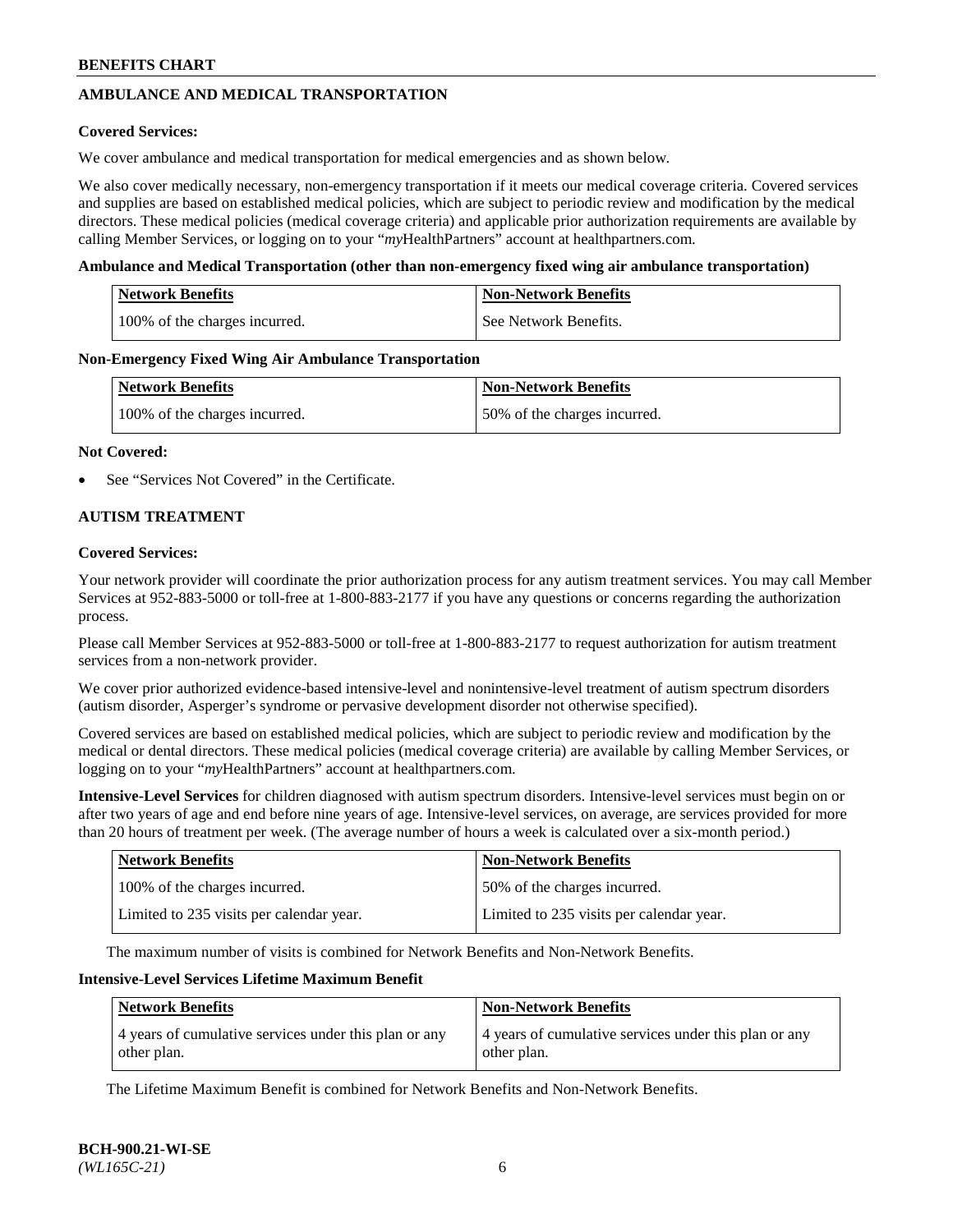#### **Nonintensive-Level Services** for Insureds diagnosed with autism spectrum disorders

| <b>Network Benefits</b>                  | <b>Non-Network Benefits</b>              |
|------------------------------------------|------------------------------------------|
| 100% of the charges incurred.            | 50% of the charges incurred.             |
| Limited to 120 visits per calendar year. | Limited to 120 visits per calendar year. |

The maximum number of visits is combined for Network Benefits and Non-Network Benefits.

### **Not Covered:**

See "Services Not Covered" in the Certificate.

# **BEHAVIORAL HEALTH SERVICES**

### **Covered Services:**

Covered services are based on established medical policies, which are subject to periodic review and modification by the medical directors. These medical policies (medical coverage criteria) are available by calling Member Services, or logging on to your "*my*HealthPartners" account at [healthpartners.com.](https://www.healthpartners.com/hp/index.html)

**Transitional Treatment Services.** These are services for the treatment of nervous or mental disorders, alcoholism or other drug abuse problems which are provided to an Insured in a less restrictive manner than are inpatient hospital services but in a more intensive manner than are outpatient services. Transitional treatment services are services offered by a provider, and certified by the Wisconsin Department of Health Services for each of the following (except the last bulleted item):

- Mental health services for covered adults in a day treatment program.
- Mental health services for covered children in a day hospital treatment program.
- Services for persons with chronic mental illness provided through a community support program.
- Residential treatment programs for alcohol and/or drug dependent covered persons.
- Alcohol and Other Drug Abuse (AODA) services in, a day treatment program.
- Services for persons who are experiencing a mental health crisis or who are in a situation likely to turn into a mental health crisis if support is not provided.
- Intensive outpatient programs for the treatment of psychoactive substance use disorders provided in accordance with the patient placement criteria of the American Society of Addiction Medicine.

### **Mental Health Services**

We cover services for mental health diagnoses as described in the Diagnostic and Statistical Manual of Mental Disorders – Fifth Edition (DSM 5) (most recent edition) that lead to significant disruption of function in your life.

We provide coverage for mental health treatment ordered by a Wisconsin court under a valid court order that is issued on the basis of a behavioral care evaluation performed by a licensed psychiatrist or doctoral level licensed psychologist, which includes a diagnosis and an individual treatment plan for care in the most appropriate, least restrictive environment. We must be given a copy of the court order and the behavioral care evaluation, and the service must be a covered benefit under this plan, and the service must be provided by a network provider, or other provider as required by law.

**Outpatient Services:** We cover medically necessary outpatient professional mental health services for evaluation, crisis intervention, and treatment of mental health disorders.

A comprehensive diagnostic assessment will be made of each patient as the basis for a determination by a mental health professional, concerning the appropriate treatment and the extent of services required.

Outpatient services we cover for a diagnosed mental health condition include the following:

- Individual, group, family and multi-family therapy.
- Medication management provided by a physician, certified nurse practitioner, or physician's assistant.
- Psychological testing services for the purposes of determining the differential diagnoses and treatment planning for patients currently receiving behavioral health services.
- Partial hospitalization services in a licensed hospital or community mental health center.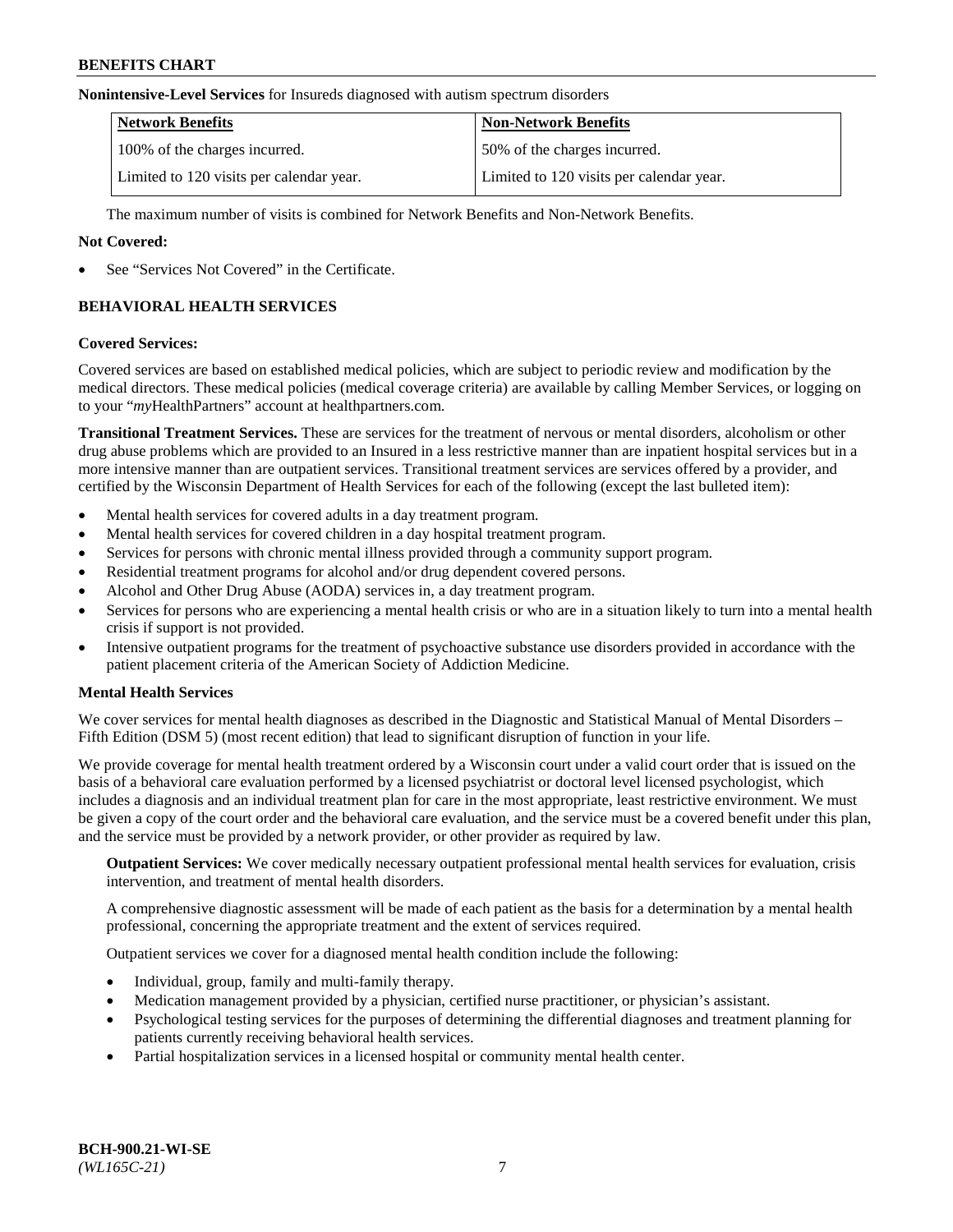- Psychotherapy and nursing services provided in the home if authorized by us.
- Treatment of gender dysphoria that meets medical coverage criteria.

| <b>Network Benefits</b>       | Non-Network Benefits         |
|-------------------------------|------------------------------|
| 100% of the charges incurred. | 50% of the charges incurred. |

#### **Group Therapy**

| Network Benefits              | <b>Non-Network Benefits</b>  |
|-------------------------------|------------------------------|
| 100% of the charges incurred. | 50% of the charges incurred. |

**Inpatient Services:** We cover medically necessary inpatient services in a hospital or licensed residential treatment facility and professional services for treatment of mental health disorders. Medical stabilization is covered under inpatient hospital services in the "Hospital and Skilled Nursing Facility Services" section.

We cover residential care for the treatment of eating disorders in a licensed facility, as an alternative to inpatient care, when it is medically necessary and your physician obtains authorization from us.

| <b>Network Benefits</b>       | <b>Non-Network Benefits</b>  |
|-------------------------------|------------------------------|
| 100% of the charges incurred. | 50% of the charges incurred. |

**Transitional Treatment Services:** We cover transitional treatment services described above for treatment of mental and nervous disorders.

| <b>Network Benefits</b>       | <b>Non-Network Benefits</b>  |
|-------------------------------|------------------------------|
| 100% of the charges incurred. | 50% of the charges incurred. |

### **Substance Abuse Treatment Services**

We cover medically necessary services for assessments by a licensed alcohol and drug counselor and treatment of Substance Related Disorders as defined in the latest edition of the DSM 5.

**Outpatient Services:** We cover medically necessary outpatient professional services for diagnosis and treatment of alcoholism and other drug abuse problems. Substance abuse treatment services must be provided by a program licensed by the local Department of Health Services. Outpatient services we cover for a diagnosed substance abuse disorder include the following:

- Individual, group, family, and multi-family therapy provided in an office setting.
- We cover opiate replacement therapy including methadone and buprenorphine treatment.

| <b>Network Benefits</b>       | <b>Non-Network Benefits</b>  |
|-------------------------------|------------------------------|
| 100% of the charges incurred. | 50% of the charges incurred. |

**Inpatient Services:** We cover medically necessary inpatient services in a hospital or a licensed residential primary treatment center.

We cover services provided in a hospital that is licensed by the local state and accredited by Medicare.

**Detoxification Services.** We cover detoxification services in a hospital or community detoxification facility if it is licensed by the local Department of Health Services.

| Network Benefits              | <b>Non-Network Benefits</b>  |
|-------------------------------|------------------------------|
| 100% of the charges incurred. | 50% of the charges incurred. |

**Transitional Treatment Services:** We cover transitional treatment services described above for treatment of alcoholism or other drug abuse problems.

| Network Benefits              | <b>Non-Network Benefits</b>  |
|-------------------------------|------------------------------|
| 100% of the charges incurred. | 50% of the charges incurred. |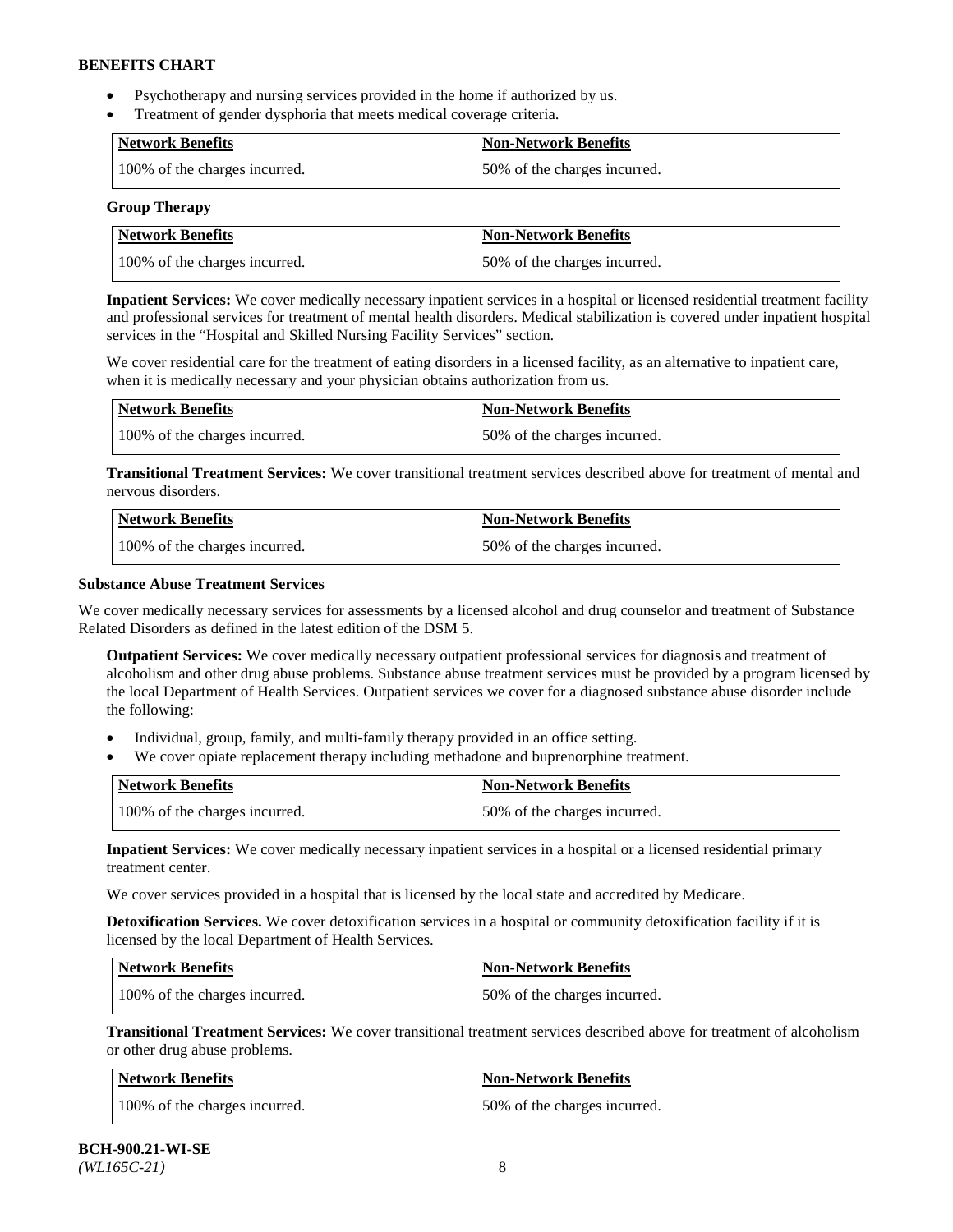**Additional Mental Health and Substance Abuse Treatment Benefits for a Dependent Child Who is a Student:** If a dependent child is a student in a school and that school is located in Wisconsin, but outside of our service area, we cover services as required under Wisconsin Statute 609.655.

| <b>Network Benefits</b>       | <b>Non-Network Benefits</b>  |
|-------------------------------|------------------------------|
| 100% of the charges incurred. | 50% of the charges incurred. |

### **Not Covered:**

See "Services Not Covered" in the Certificate.

### **CHIROPRACTIC SERVICES**

### **Covered Services:**

We cover chiropractic services for rehabilitative care. Chiropractic services are adjustments to any abnormal articulations of the human body, especially those of the spinal column, for the purpose of giving freedom of action to impinged nerves that may cause pain or deranged function.

Massage therapy which is performed in conjunction with other treatment/modalities by a chiropractor, is part of a prescribed treatment plan and is not billed separately is covered

| <b>Network Benefits</b>       | <b>Non-Network Benefits</b>  |
|-------------------------------|------------------------------|
| 100% of the charges incurred. | 50% of the charges incurred. |

### **Not Covered:**

- Massage therapy for the purpose of comfort or convenience of the Insured.
- See "Services Not Covered" in the Certificate.

# **CLINICAL TRIALS**

### **Covered Services:**

We cover certain routine services if you participate in a Phase I, Phase II, Phase III or Phase IV approved clinical trial that is conducted in relation to the prevention, detection, or treatment of cancer or other life-threatening disease or condition as defined in the Affordable Care Act. Approved clinical trials include (1) federally funded trials when the study or investigation is approved or funded by any of the federal agencies defined in the Public Health Services Act, section 2709 (d) (1) (A); (2) the study or investigation is conducted under an investigational new drug application reviewed by the Food and Drug Administration; and (3) the study or investigation is a drug trial that is exempt from having such an investigational new drug application. We cover routine patient costs for services that would be eligible under the Certificate and this Benefits Chart if the service were provided outside of a clinical trial.

| Coverage level is same as corresponding<br>Coverage level is same as corresponding Network<br>Non-Network Benefits, depending on type of service<br>Benefits, depending on type of service provided such as | <b>Network Benefits</b> | <b>Non-Network Benefits</b> |
|-------------------------------------------------------------------------------------------------------------------------------------------------------------------------------------------------------------|-------------------------|-----------------------------|
| Office Visits for Illness or Injury, Inpatient or<br>provided such as Office Visits for Illness or Injury,<br>Inpatient or Outpatient Hospital Services.<br><b>Outpatient Hospital Services.</b>            |                         |                             |

#### **Not Covered:**

- The investigative or experimental item, device or service itself.
- Items or services that are provided solely to satisfy data collection and analysis needs and that are not used in the direct clinical management of the patient.
- A service that is clearly inconsistent with widely accepted and established standards of care for a particular diagnosis.
- See "Services Not Covered" in the Certificate.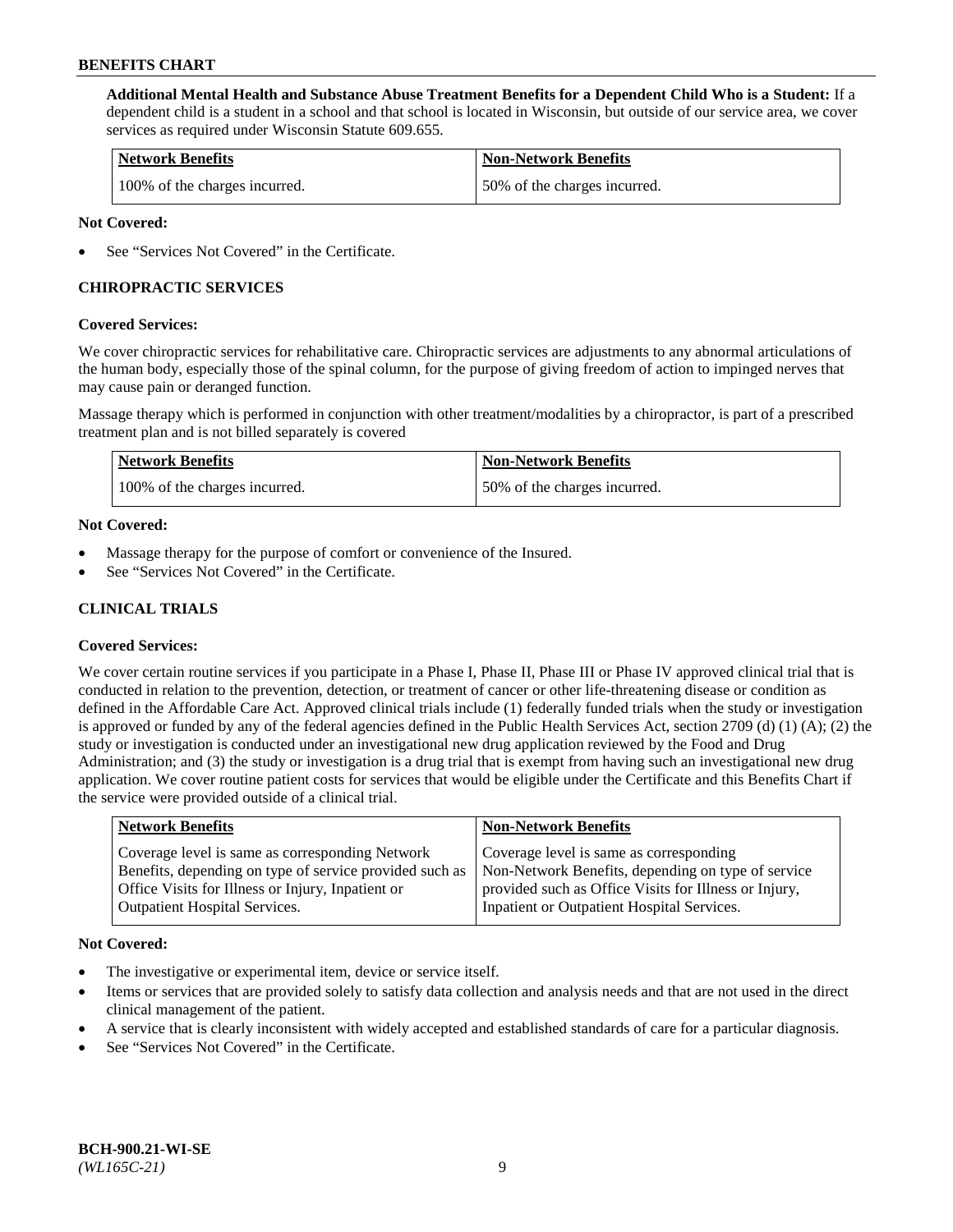# **DENTAL SERVICES**

### **Covered Services:**

We cover services as described below.

**Accidental Dental Services:** We cover dentally necessary services to treat and restore damage done to sound, natural, unrestored teeth as a result of an accidental injury. Coverage is for damage caused by external trauma to face and mouth only, not for cracked or broken teeth, which result from biting or chewing. We cover restorations, root canals, crowns and replacement of teeth lost that are directly related to the accident in which the Insured was involved. We cover initial exam, x-rays and palliative treatment including extractions, and other oral surgical procedures directly related to the accident. Subsequent treatment must be initiated within the policies time-frame and must be directly related to the accident. We do not cover restoration and replacement of teeth that are not "sound and natural" at the time of the accident.

Full mouth rehabilitations to correct occlusion (bite) and malocclusion (misaligned teeth not due to the accident) are not covered.

When an implant-supported dental prosthetic treatment is pursued, the accidental dental benefit will be applied to the prosthetic procedure. Benefits are limited to the amount that would be paid toward the placement of a removable dental prosthetic appliance that could be used in the absence of implant treatment. Care must be provided or pre-authorized by a HealthPartners dentist.

| <b>Network Benefits</b>       | <b>Non-Network Benefits</b>  |
|-------------------------------|------------------------------|
| 100% of the charges incurred. | 50% of the charges incurred. |

For all accidental dental services, treatment and/or restoration must be initiated within six months of the date of the injury. Coverage is limited to the initial course of treatment and/or initial restoration. Services must be provided within 24 months of the date of injury to be covered.

### **Medical Referral Dental Services**

**Medically Necessary Outpatient Dental Services:** We cover medically necessary outpatient dental services. Coverage is limited to dental services required for treatment of an underlying medical condition, e.g., removal of teeth to complete radiation treatment for cancer of the jaw, cysts and lesions.

| <b>Network Benefits</b>       | <b>Non-Network Benefits</b>  |
|-------------------------------|------------------------------|
| 100% of the charges incurred. | 50% of the charges incurred. |

**Medically Necessary Hospitalization and Anesthesia for Dental Care:** We cover medically necessary hospitalization for dental care. This is limited to charges incurred by an Insured who: (1) is a child under age  $5$ ; (2) is severely disabled; (3) has a medical condition, and requires hospitalization or general anesthesia for dental care treatment; or (4) is a child between ages 5 and 12 and care in dental offices has been attempted unsuccessfully and usual methods of behavior modification have not been successful, or when extensive amounts of restorative care, exceeding four appointments, are required. Coverage is limited to facility and anesthesia charges. Oral surgeon/dentist professional fees are not covered. The following are examples, though not all-inclusive, of medical conditions which may require hospitalization for dental services: severe asthma, severe airway obstruction or hemophilia. Hospitalization required due to the behavior of the Insured or due to the extent of the dental procedure is not covered.

| Network Benefits              | <b>Non-Network Benefits</b>  |
|-------------------------------|------------------------------|
| 100% of the charges incurred. | 50% of the charges incurred. |

**Medical Complications of Dental Care:** We cover medical complications of dental care. Treatment must be medically necessary care and related to medical complications of non-covered dental care, including complications of the head, neck, or substructures.

| Network Benefits              | <b>Non-Network Benefits</b>  |
|-------------------------------|------------------------------|
| 100% of the charges incurred. | 50% of the charges incurred. |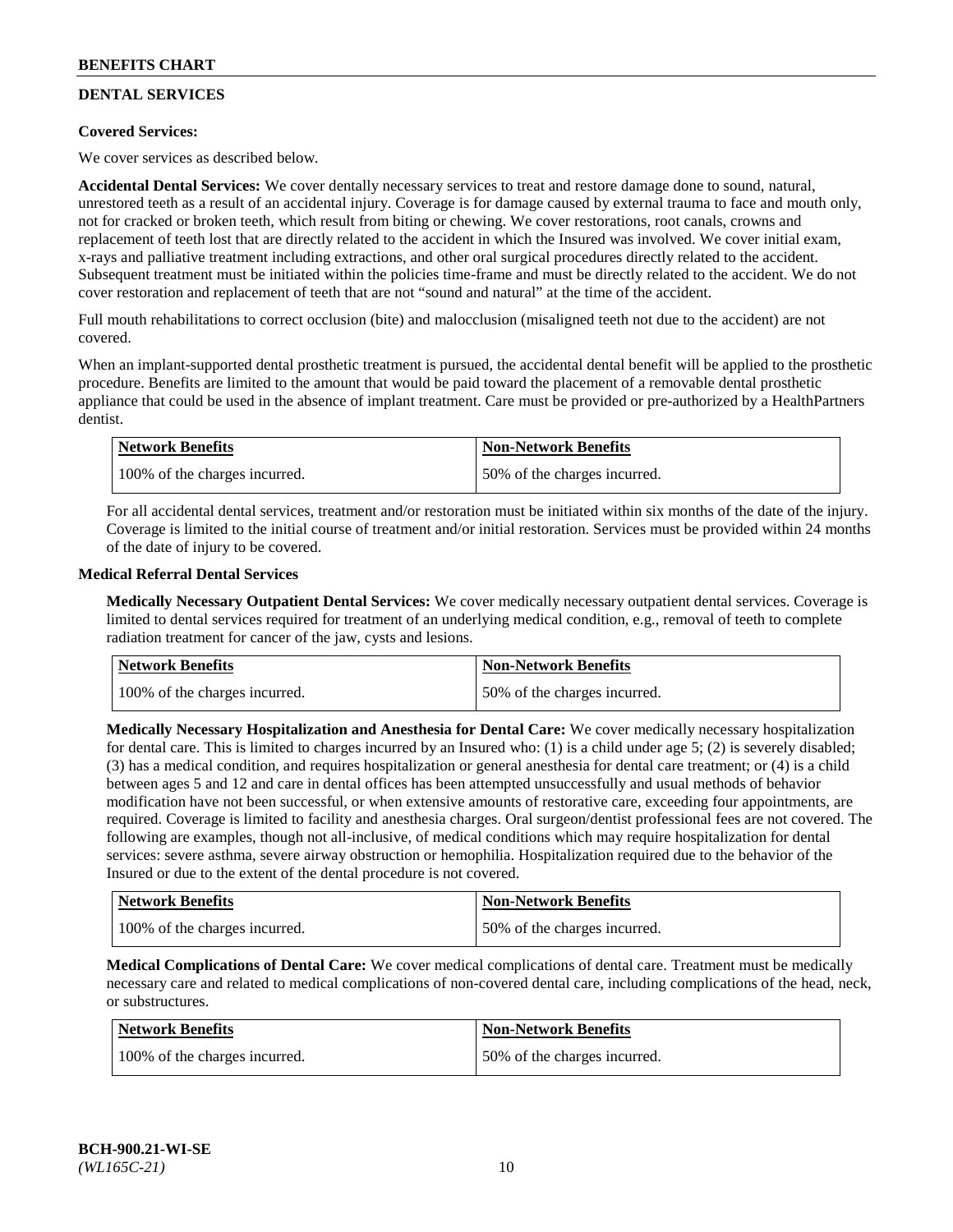**Oral Surgery:** We cover oral surgery. Coverage is limited to treatment of medical conditions requiring oral surgery, such as treatment of oral neoplasm, non-dental cysts, fracture of the jaws, trauma of the mouth and jaws, and any other oral surgery procedures provided as medically necessary dental services.

| <b>Network Benefits</b>       | Non-Network Benefits         |
|-------------------------------|------------------------------|
| 100% of the charges incurred. | 50% of the charges incurred. |

**Treatment of Cleft Lip and Cleft Palate:** We cover treatment of cleft lip and cleft palate of a dependent child, including orthodontic treatment and oral surgery directly related to the cleft. Dental services which are not required for the treatment of cleft lip or cleft palate are not covered. If a dependent child covered under the Certificate and Benefits Chart is also covered under a dental plan which includes orthodontic services, that dental plan shall be considered primary for the necessary orthodontic services. Oral appliances are subject to the same copayment, conditions and limitations as durable medical equipment.

| <b>Network Benefits</b>                               | <b>Non-Network Benefits</b>                            |
|-------------------------------------------------------|--------------------------------------------------------|
| Coverage level is same as corresponding Network       | Coverage level is same as corresponding                |
| Benefits, depending on type of service provided, such | Non-Network Benefits, depending on type of service     |
| as Office Visits for Illness or Injury, Inpatient or  | provided, such as Office Visits for Illness or Injury, |
| Outpatient Hospital Services.                         | Inpatient or Outpatient Hospital Services.             |

**Treatment of Temporomandibular Disorder (TMD) and Craniomandibular Disorder (CMD):** We cover diagnostic procedures, surgical treatment and non-surgical treatment (including intraoral splint therapy devices) for temporomandibular disorder (TMD) and craniomandibular disorder (CMD), which is medically necessary care. Dental services which are not required to directly treat TMD or CMD are not covered.

| <b>Network Benefits</b>       | <b>Non-Network Benefits</b>  |
|-------------------------------|------------------------------|
| 100% of the charges incurred. | 50% of the charges incurred. |

### **Not Covered:**

- Dental treatment, procedures or services not listed in this Benefits Chart.
- Accident-related dental services if treatment is: (1) provided to teeth which are not sound and natural; (2) to teeth which have been restored; (3) initiated beyond six months from the date of the injury; (4) received beyond the initial treatment or restoration; or (5) received beyond 24 months from the date of injury.
- Oral surgery to remove wisdom teeth.
- Orthognathic treatment or procedures and all related services.
- See "Services Not Covered" in the Certificate.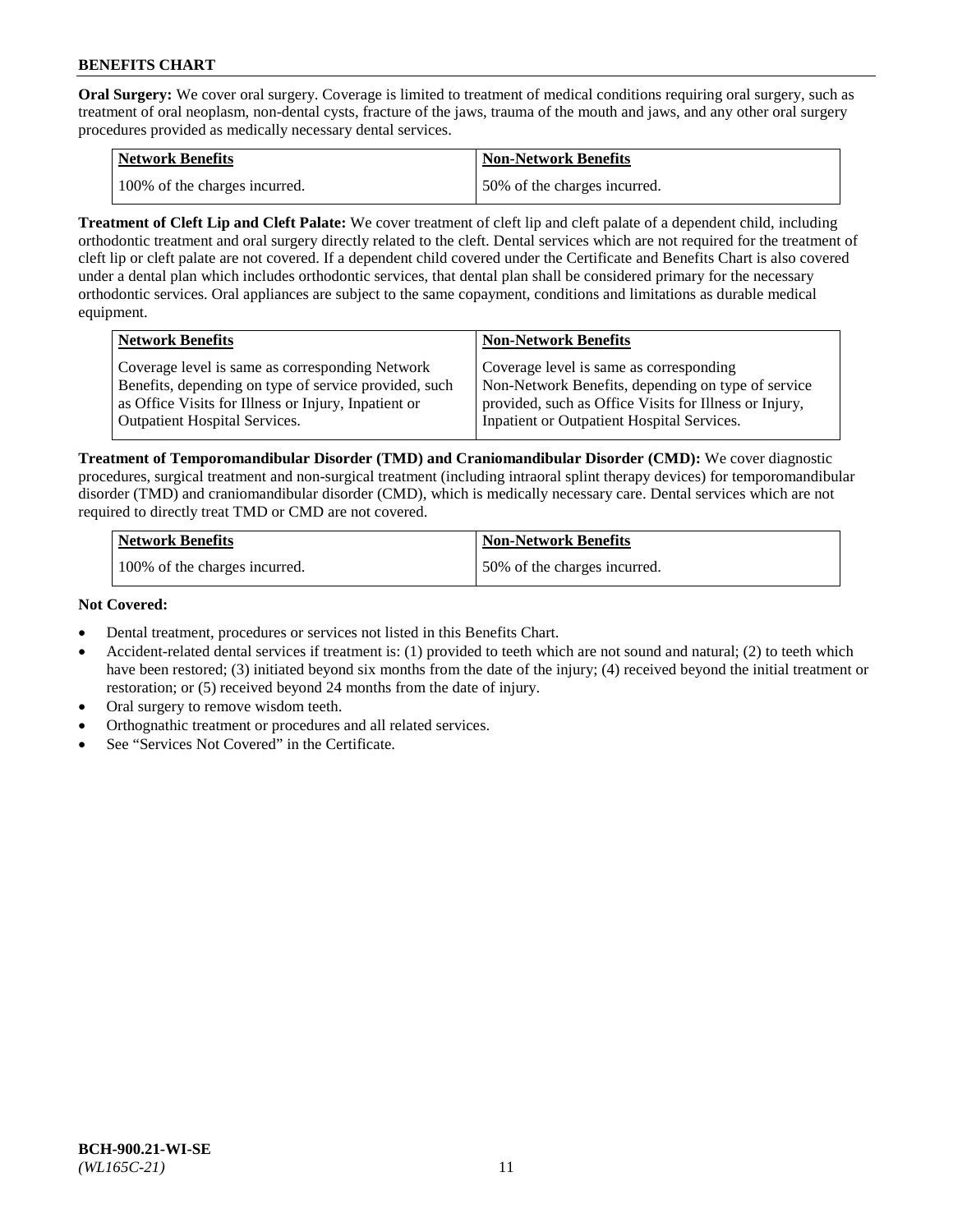# **DIAGNOSTIC IMAGING SERVICES**

### **Covered Services:**

We cover diagnostic imaging, when ordered by a provider and provided in a clinic or outpatient hospital facility.

For Network Benefits, non-emergent, scheduled outpatient Magnetic Resonance Imaging (MRI) and Computed Tomography (CT) must be provided at a designated facility. Your physician or facility will obtain or verify prior authorization for these services, as needed.

We cover services provided in a clinic or outpatient hospital facility. To see the benefit level for inpatient hospital or skilled nursing facility services, see benefits under "Inpatient Hospital and Skilled Nursing Facility Services".

### **Outpatient Magnetic Resonance Imaging (MRI) and Computed Tomography (CT)**

| <b>Network Benefits</b>       | <b>Non-Network Benefits</b>  |
|-------------------------------|------------------------------|
| 100% of the charges incurred. | 50% of the charges incurred. |

### **All Other Outpatient Diagnostic Imaging Services**

#### **Services for Illness or Injury**

| Network Benefits              | <b>Non-Network Benefits</b>  |
|-------------------------------|------------------------------|
| 100% of the charges incurred. | 50% of the charges incurred. |

### **Preventive Services (MRI/CT procedures are not considered preventive)**

Diagnostic imaging services associated with preventive services are covered at the benefit level shown in the "Preventive Services" section of this Benefits Chart.

### **Not Covered:**

See "Services Not Covered" in the Certificate.

# **DURABLE MEDICAL EQUIPMENT, PROSTHETICS, ORTHOTICS AND SUPPLIES**

### **Covered Services:**

We cover equipment and services, as described below.

We cover durable medical equipment and services, prosthetics, orthotics and supplies, subject to the limitations below, including certain disposable supplies, enteral feedings and the following diabetic supplies and equipment: glucose monitors, insulin pumps limited to the purchase of one pump per year, syringes, blood and urine test strips and other diabetic supplies as deemed medically appropriate and necessary, for Insureds with gestational, Type I or Type II diabetes.

We cover external hearing aids, cochlear implants, and related treatment prescribed by a physician or by a licensed audiologist for Insureds under 18 years of age who have hearing loss.

We also cover basic hearing aids for Insureds age 18 or older for the correction of a hearing impairment.

Osseointegrated or bone-anchored hearing aids are only covered for Insureds who have hearing loss that is not correctable by any other procedure.

Hearing aids are limited to one basic, standard hearing aid for each ear every three years.

A basic hearing aid is defined as a hearing device that consists of a microphone, amplifier, volume control, battery and receiver, which is up to date using the latest technology. It does not include upgrades above and beyond the functionality of a basic hearing aid, including, but not limited to, hearing improvements for group settings, background noise, Bluetooth/remote control functionality, or extended warranties. Charges for upgrades above the cost of a basic, standard hearing aid are not covered.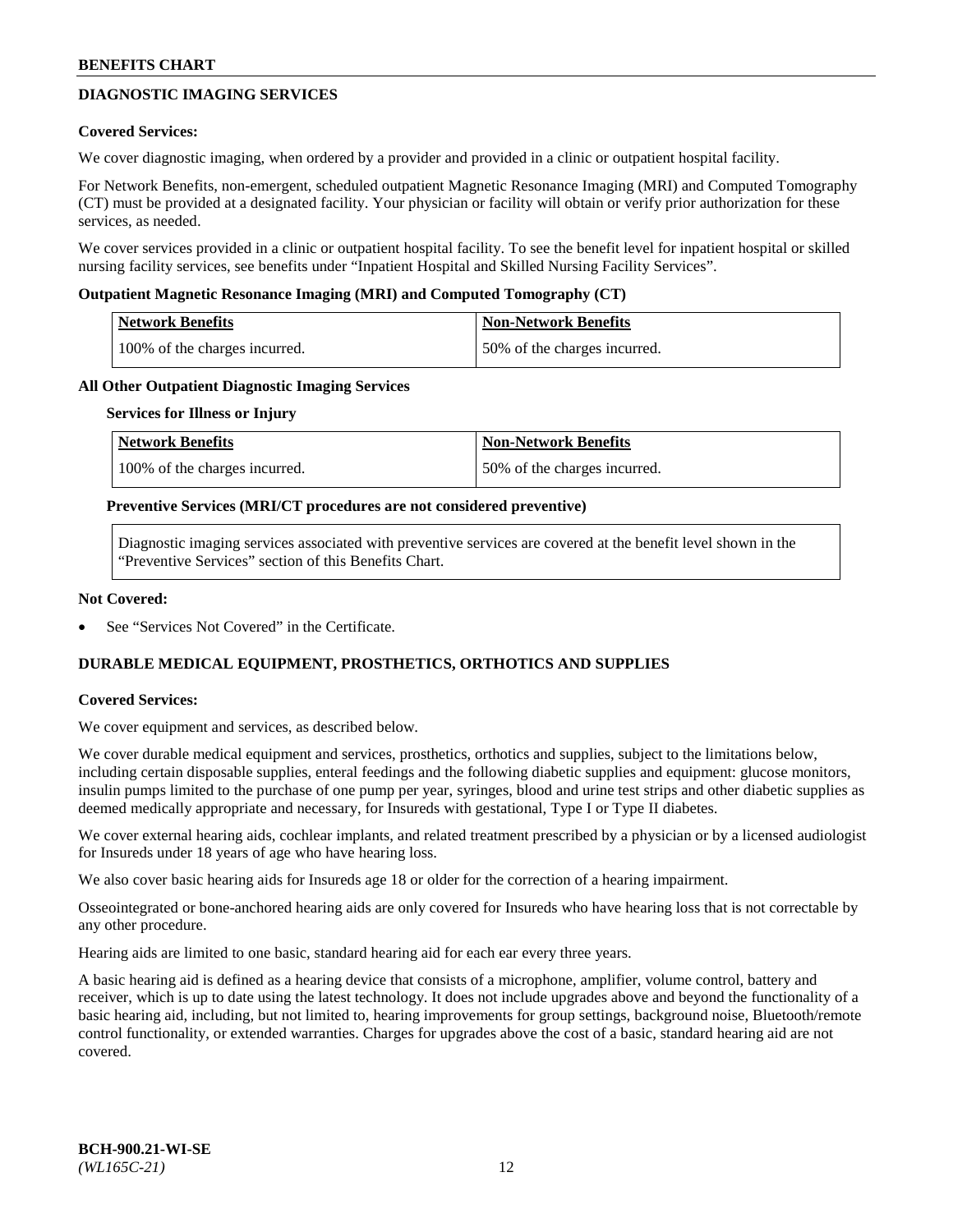### **Diabetic Supplies Purchased at a Pharmacy**

| <b>Network Benefits</b>       | <b>Non-Network Benefits</b>  |
|-------------------------------|------------------------------|
| 100% of the charges incurred. | 50% of the charges incurred. |

#### **Diabetic Supplies Purchased from a Non-Pharmacy Provider**

| <b>Network Benefits</b>                                               | <b>Non-Network Benefits</b>  |
|-----------------------------------------------------------------------|------------------------------|
| 100% of the charges incurred if purchased from an<br>approved vendor. | 50% of the charges incurred. |

#### **Special Dietary Treatment for Phenylketonuria (PKU) if it meets our medical coverage criteria**

| Network Benefits              | <b>Non-Network Benefits</b>  |
|-------------------------------|------------------------------|
| 100% of the charges incurred. | 50% of the charges incurred. |

### **Oral Amino Acid Based Elemental Formula if it meets our Medical Coverage Criteria**

| Network Benefits              | <b>Non-Network Benefits</b>  |
|-------------------------------|------------------------------|
| 100% of the charges incurred. | 50% of the charges incurred. |

### **All Other Durable Medical Equipment, Prosthetics, Orthotics and Supplies**

| <b>Network Benefits</b>       | <b>Non-Network Benefits</b>  |
|-------------------------------|------------------------------|
| 100% of the charges incurred. | 50% of the charges incurred. |

### **Limitations:**

Coverage of durable medical equipment is limited by the following:

- No more than a 93-day supply of diabetic supplies are covered and dispensed at a time.
- Payment will not exceed the cost of an alternate piece of equipment or service that is effective and medically necessary.
- For prosthetic benefits, other than oral appliances for cleft lip and cleft palate, payment will not exceed the cost of an alternate piece of equipment or service that is effective, medically necessary and enables Insureds to conduct standard activities of daily living.
- We reserve the right to determine if an item will be approved for rental vs. purchase.
- We require that certain diabetic supplies and equipment be purchased at a pharmacy.
- Diabetic supplies and equipment are limited to certain models and brands.
- Durable medical equipment and supplies must be obtained or repaired by approved vendors.
- Covered services and supplies are based on established medical policies which are subject to periodic review and modification by the medical or dental directors. Our medical policy for diabetic supplies includes information on our required models and brands. These medical policies (medical coverage criteria) are available by calling Member Services, or logging on to your "*my*HealthPartners" account a[t healthpartners.com.](https://www.healthpartners.com/hp/index.html)

#### **Not Covered:**

Items which are not eligible for coverage include, but are not limited to:

- Replacement or repair of any covered items, if the items are (i) damaged or destroyed by misuse, abuse or carelessness, (ii) lost; or (iii) stolen.
- Duplicate or similar items.
- Labor and related charges for repair of any covered items which are more than the cost of replacement by an approved vendor.
- Sales tax, mailing, delivery charges, service call charges.
- Items which are primarily educational in nature or for hygiene, vocation, comfort, convenience or recreation.
- Communication aids or devices: equipment to create, replace or augment communication abilities including, but not limited to, speech processors, receivers, communication boards, or computer or electronic assisted communication.
- Implantable and osseointegrated or bone-anchored hearing aids and their fitting, except as specifically described in this Benefits Chart. This exclusion does not apply to cochlear implants.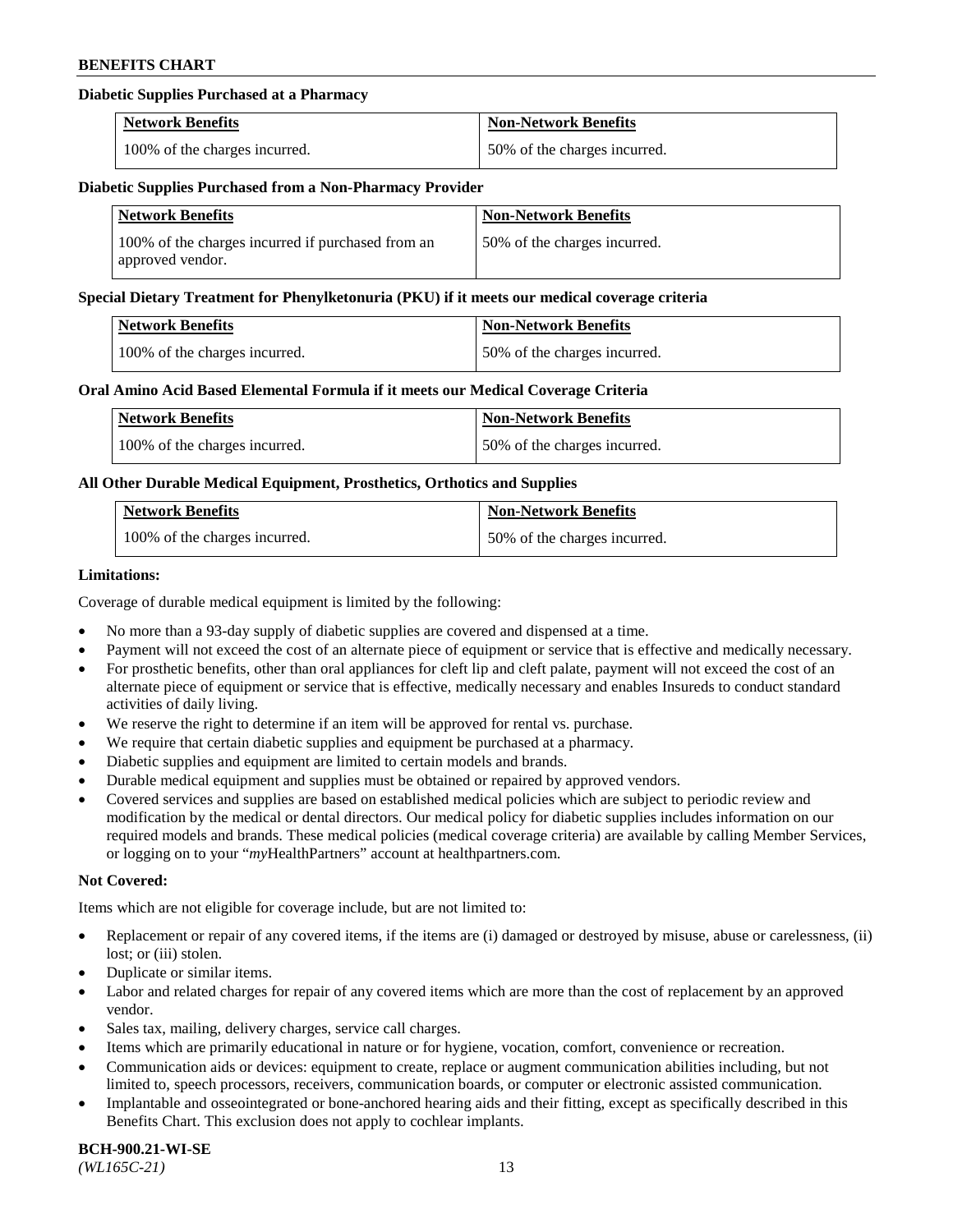- Eyeglasses, contact lenses and their fitting, measurement and adjustment, except as specifically described in this Benefits Chart.
- Hair prostheses (wigs).
- Household equipment which primarily has customary uses other than medical, such as, but not limited to, exercise cycles, air purifiers, central or unit air conditioners, water purifiers, non-allergenic pillows, mattresses or waterbeds.
- Household fixtures including, but not limited to, escalators or elevators, ramps, swimming pools and saunas.
- Modifications to the structure of the home including, but not limited to, wiring, plumbing or charges for installation of equipment.
- Vehicle, car or van modifications including, but not limited to, hand brakes, hydraulic lifts and car carrier.
- Rental equipment while owned equipment is being repaired by non-contracted vendors, beyond one month rental of medically necessary equipment.
- Other equipment and supplies, including but not limited to assistive devices, that we determine are not eligible for coverage.
- See "Services Not Covered" in the Certificate.

# **EMERGENCY AND URGENTLY NEEDED CARE SERVICES**

### **Covered Services:**

We cover services for emergency care and urgently needed care if the services are otherwise eligible for coverage under the Certificate.

**Urgently Needed Care.** These are services to treat an unforeseen illness or injury that:

- are required in order to prevent a serious deterioration in your health; and
- cannot be delayed until the next available clinic or office hours.

| <b>Network Benefits</b>       | <b>Non-Network Benefits</b> |
|-------------------------------|-----------------------------|
| 100% of the charges incurred. | See Network Benefits.       |

**Emergency Care.** These are services to treat:

- the sudden, unexpected onset of illness or injury which, if left untreated or unattended until the next available clinic or office hours, would result in hospitalization; or
- a condition requiring professional health services immediately necessary to preserve life or stabilize health.

When reviewing claims for coverage of emergency services, our medical director will take into consideration a reasonable layperson's belief that the circumstances required immediate medical care that could not wait until the next working day or next available clinic appointment.

### **Emergency Care in a Hospital Emergency Room, including Professional Services of a Physician**

| <b>Network Benefits</b>       | <b>Non-Network Benefits</b> |
|-------------------------------|-----------------------------|
| 100% of the charges incurred. | See Network Benefits.       |

# **Inpatient Emergency Care in a Hospital**

| <b>Network Benefits</b>       | <b>Non-Network Benefits</b> |
|-------------------------------|-----------------------------|
| 100% of the charges incurred. | See Network Benefits.       |

### **Not Covered:**

See "Services Not Covered" in the Certificate.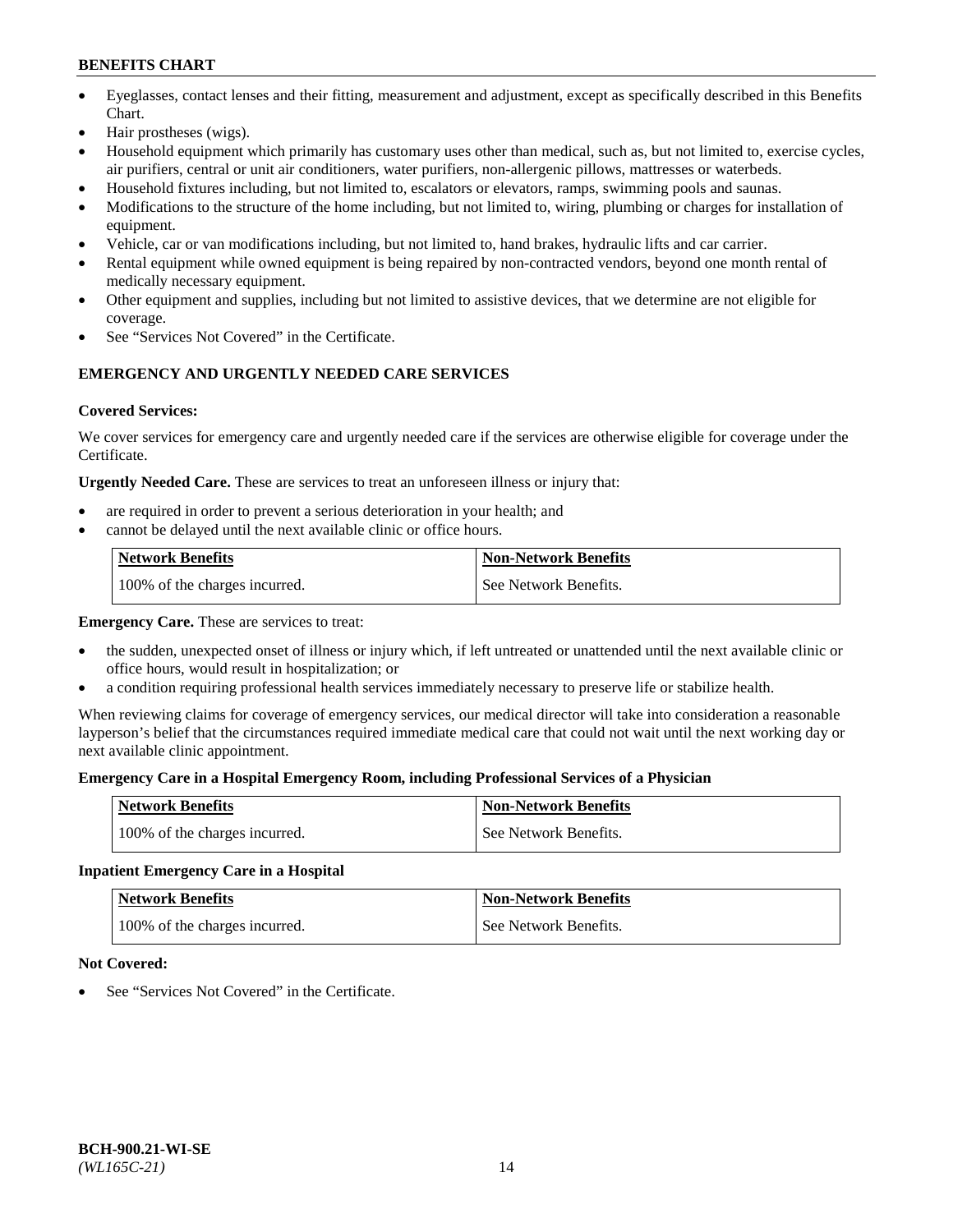# **GENE THERAPY**

### **Covered Services:**

We cover gene therapy treatment if it meets our medical coverage criteria.

| <b>Network Benefits</b>                                                                                                                                                                                 | <b>Non-Network Benefits</b> |
|---------------------------------------------------------------------------------------------------------------------------------------------------------------------------------------------------------|-----------------------------|
| Coverage level is same as corresponding Network<br>Benefits, depending on type of service provided such as<br>Office Visits for Illness or Injury, Inpatient or<br><b>Outpatient Hospital Services.</b> | No coverage.                |

### **Limitations:**

- Gene therapy must be provided by a designated provider.
- Specific types of gene therapy are limited to therapies and conditions specified in our medical coverage criteria.

# **Not Covered:**

See "Services Not Covered" in the Certificate.

### **HEALTH EDUCATION**

### **Covered Services:**

We cover education for preventive services and education for the management of chronic health problems (such as diabetes).

| <b>Network Benefits</b>                                     | <b>Non-Network Benefits</b>  |
|-------------------------------------------------------------|------------------------------|
| 100% of the charges incurred.<br>Deductible does not apply. | 50% of the charges incurred. |

#### **Not Covered:**

See "Services Not Covered" in the Certificate.

### **HOME-BASED HEALTH ASSESSMENT PROGRAM**

#### **Covered Services:**

If you meet our criteria for coverage, you may qualify for our home-based comprehensive health risk assessment program. The program covers a health assessment with a designated nurse practitioner.

| Network Benefits                                            | <b>Non-Network Benefits</b> |
|-------------------------------------------------------------|-----------------------------|
| 100% of the charges incurred.<br>Deductible does not apply. | No coverage.                |

#### **Not Covered:**

See "Services Not Covered" in the Certificate.

### **HOME HEALTH SERVICES**

#### **Covered Services:**

We cover skilled nursing services, physical therapy, occupational therapy, speech therapy, respiratory therapy and other therapeutic services, non-routine prenatal and postnatal services, routine postnatal well child visits, as described in our medical coverage criteria, phototherapy services for newborns, home health aide services and other eligible home health services when provided in your home, if you are homebound (i.e., unable to leave home without considerable effort due to a medical condition). Lack of transportation does not constitute homebound status. For phototherapy services for newborns and high risk prenatal services, supplies and equipment are included.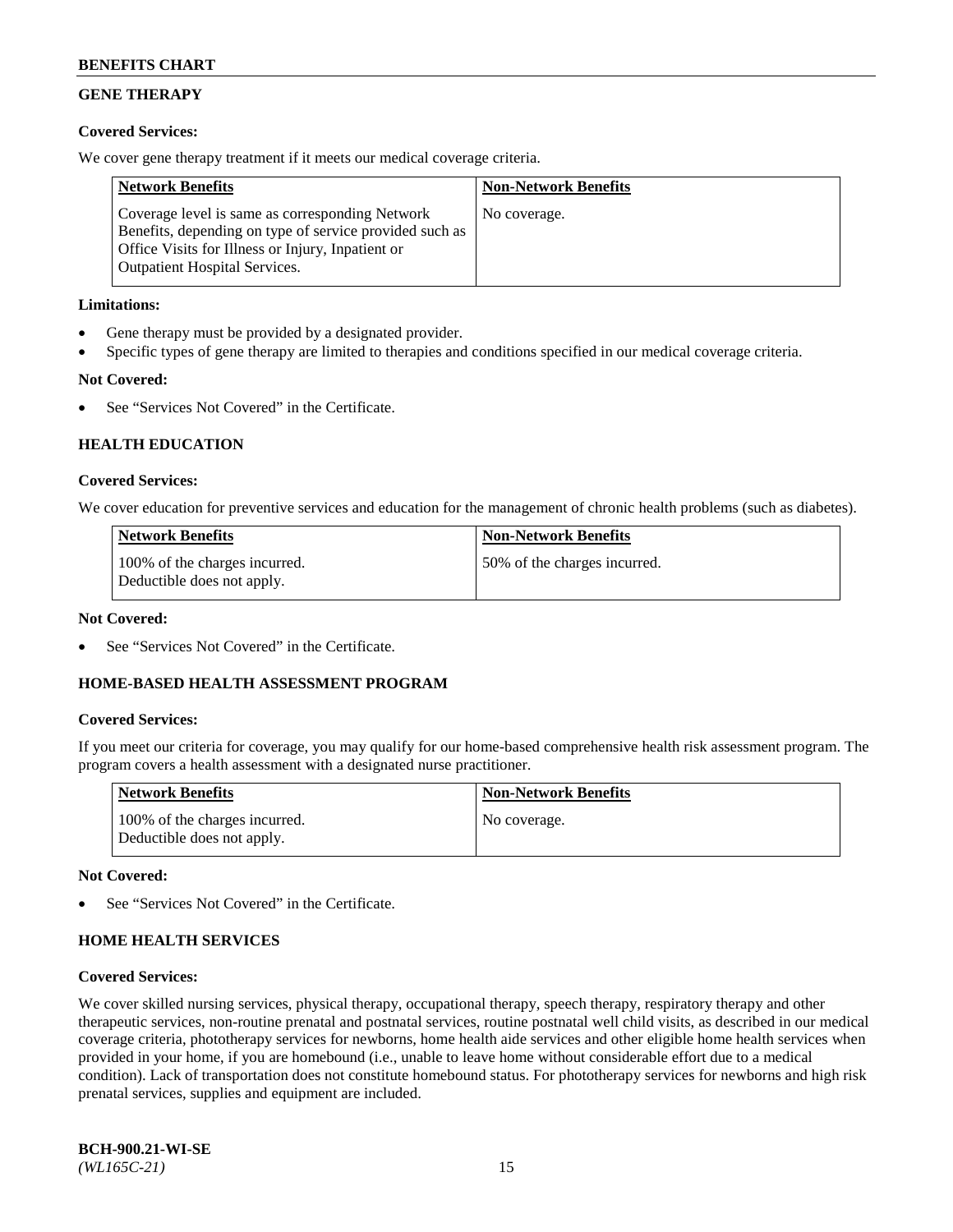We cover total parenteral nutrition/intravenous ("TPN/IV") therapy, equipment, supplies and drugs in connection with IV therapy. IV line care kits are covered under Durable Medical Equipment.

We cover palliative care benefits. Palliative care includes symptom management, education and establishing goals of care. We waive the requirement that you be homebound for a limited number of home visits for palliative care (as shown in this Benefits Chart), if you have a life-threatening, non-curable condition which has a prognosis of survival of two years or less. Additional palliative care visits are eligible under the home health services benefit if you are homebound and meet all other requirements defined in this section.

You do not need to be homebound to receive total parenteral nutrition/intravenous ("TPN/IV") therapy.

Home health services are eligible and covered only when:

- medically necessary; and
- provided as rehabilitative care, terminal care or maternity care; and
- ordered by a physician, and included in the written home care plan.

### **Physical Therapy, Occupational Therapy, Speech Therapy, Respiratory Therapy, Home Health Aide Services and Palliative Care**

| <b>Network Benefits</b>       | <b>Non-Network Benefits</b>  |
|-------------------------------|------------------------------|
| 100% of the charges incurred. | 50% of the charges incurred. |

### **TPN/IV Therapy, Skilled Nursing Services, Non-Routine Prenatal/Postnatal Services, and Phototherapy**

| <b>Network Benefits</b>       | <b>Non-Network Benefits</b>  |
|-------------------------------|------------------------------|
| 100% of the charges incurred. | 50% of the charges incurred. |

Each 24-hour visit (or shifts up to 24-hour visits) equals one visit and counts toward the Maximum visits for all other services shown below. Any visit that lasts less than 24 hours regardless of the length of the visit, will count as one visit toward the Maximum visits for all other services shown below. All visits must be medically necessary and benefit eligible.

#### **Routine Prenatal/Postnatal Services and Child Health Supervision Services**

| Network Benefits                                            | <b>Non-Network Benefits</b>  |
|-------------------------------------------------------------|------------------------------|
| 100% of the charges incurred.<br>Deductible does not apply. | 50% of the charges incurred. |

# **Maximum Visits for Palliative Care**

If you are eligible to receive palliative care in the home and you are not homebound, there is a maximum of 12 visits per calendar year.

#### **Maximum Visits for All Services Other Than Palliative Care**

| Network Benefits             | <b>Non-Network Benefits</b>    |
|------------------------------|--------------------------------|
| 60 visits per calendar year. | 1 30 visits per calendar year. |

Each visit provided under the Network Benefits and Non-Network Benefits counts toward the maximums shown under both Maximum visits sections. The routine postnatal well child visits do not count toward the visit limit.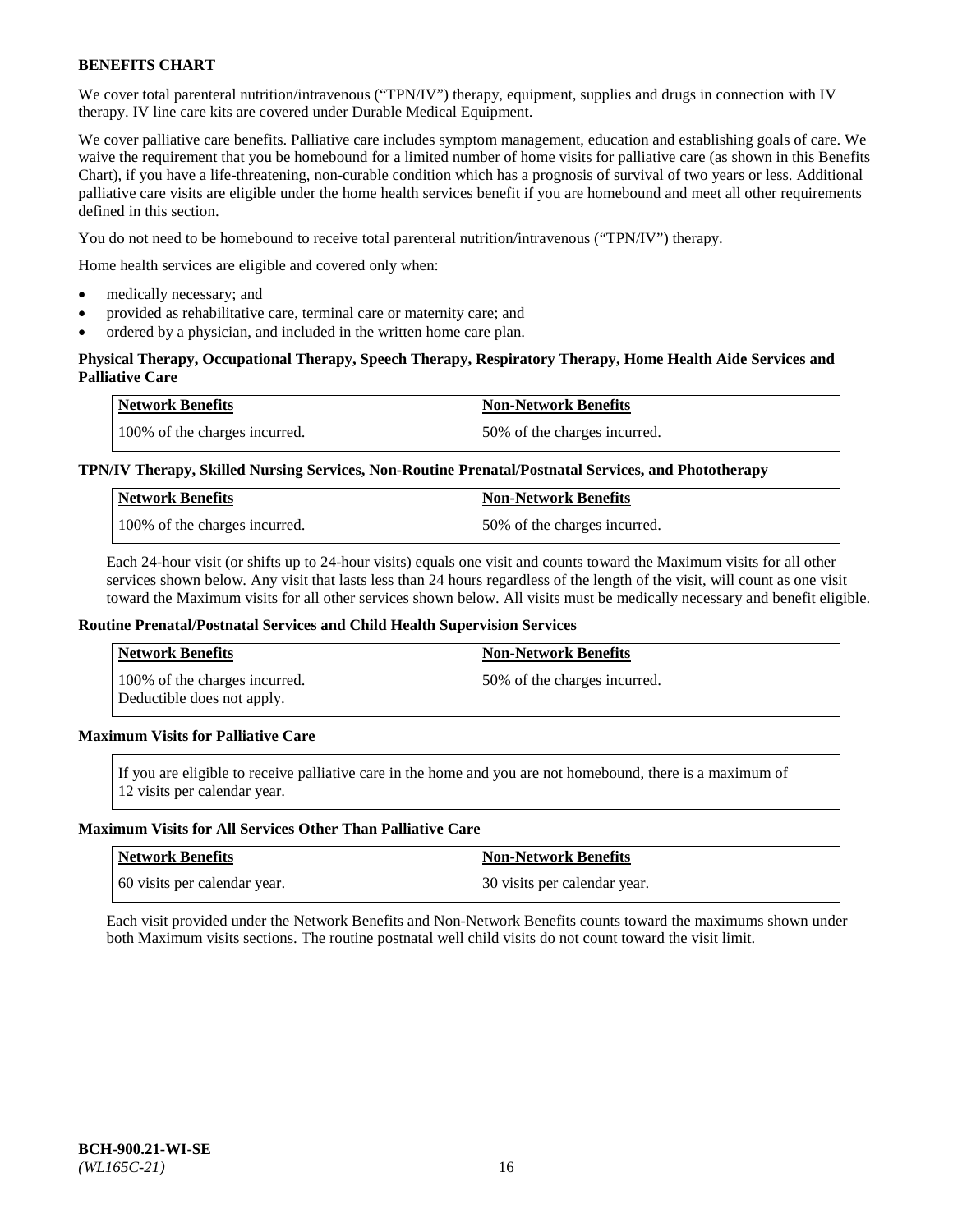### **Limitations:**

- Home health services are not provided as a substitute for a primary caregiver in the home or as relief (respite) for a primary caregiver in the home. We will not reimburse family members or residents in your home for the above services.
- A service shall not be considered a skilled nursing service merely because it is performed by, or under the direct supervision of, a licensed nurse. Where a service (such as tracheotomy suctioning or ventilator monitoring) or like services, can be safely and effectively performed by a non-medical person (or self-administered), without the direct supervision of a licensed nurse, the service shall not be regarded as a skilled nursing service, whether or not a skilled nurse actually provides the service. The unavailability of a competent person to provide a non-skilled service shall not make it a skilled service when a skilled nurse provides it. Only the skilled nursing component of so-called "blended" services (i.e. services which include skilled and non-skilled components) are covered under this Benefits Chart.

### **Not Covered:**

- Financial or legal counseling services.
- Housekeeping or meal services in your home.
- Private duty nursing services.
- Services provided by a family member or enrollee, or a resident in the enrollee's home.
- Vocational rehabilitation and recreational or educational therapy. Recreation therapy is therapy provided solely for the purpose of recreation, including, but not limited to: (a) requests for physical therapy or occupational therapy to improve athletic ability, and (b) braces or guards to prevent sports injuries.
- See "Services Not Covered" in the Certificate.

# **HOME HOSPICE SERVICES**

### **Applicable Definitions:**

**Part-time.** This is up to two hours of service per day, more than two hours is considered continuous care.

**Continuous Care.** This is from two to twelve hours of service per day provided by a registered nurse, licensed practical nurse, or home health aide, during a period of crisis in order to maintain a terminally ill patient at home.

**Appropriate Facility.** This is a nursing home, hospice residence, or other inpatient facility.

**Custodial Care Related to Hospice Services.** This means providing assistance in the activities of daily living and the care needed by a terminally ill patient which can be provided by primary caregiver (i.e., family member or friend) who is responsible for the patient's home care.

### **Covered Services:**

**Home Hospice Program.** We cover the services described below if you are terminally ill and accepted as a home hospice program participant. You must meet the eligibility requirements of the program, and elect to receive services through the home hospice program. The services will be provided in your home, with inpatient care available when medically necessary as described below. If you elect to receive hospice services, you do so in lieu of curative treatment for your terminal illness for the period you are enrolled in the home hospice program.

**Eligibility:** In order to be eligible to be enrolled in the home hospice program, you must: (1) be a terminally ill patient (prognosis of six months or less); (2) have chosen a palliative treatment focus (i.e., emphasizing comfort and supportive services rather than treatment attempting to cure the disease or condition); and (3) continue to meet the terminally ill prognosis as reviewed by our medical director or his or her designee over the course of care. You may withdraw from the home hospice program at any time.

**Eligible Services:** Hospice services include the following services provided in accordance with an approved hospice treatment plan.

- Home Health Services:
	- o Part-time care provided in your home by an interdisciplinary hospice team (which may include a physician, nurse, social worker, and spiritual counselor) and medically necessary home health services are covered.
	- o One or more periods of continuous care in your home or in a setting which provides day care for pain or symptom management, when medically necessary, will be covered.
- Inpatient Services: We cover medically necessary inpatient services.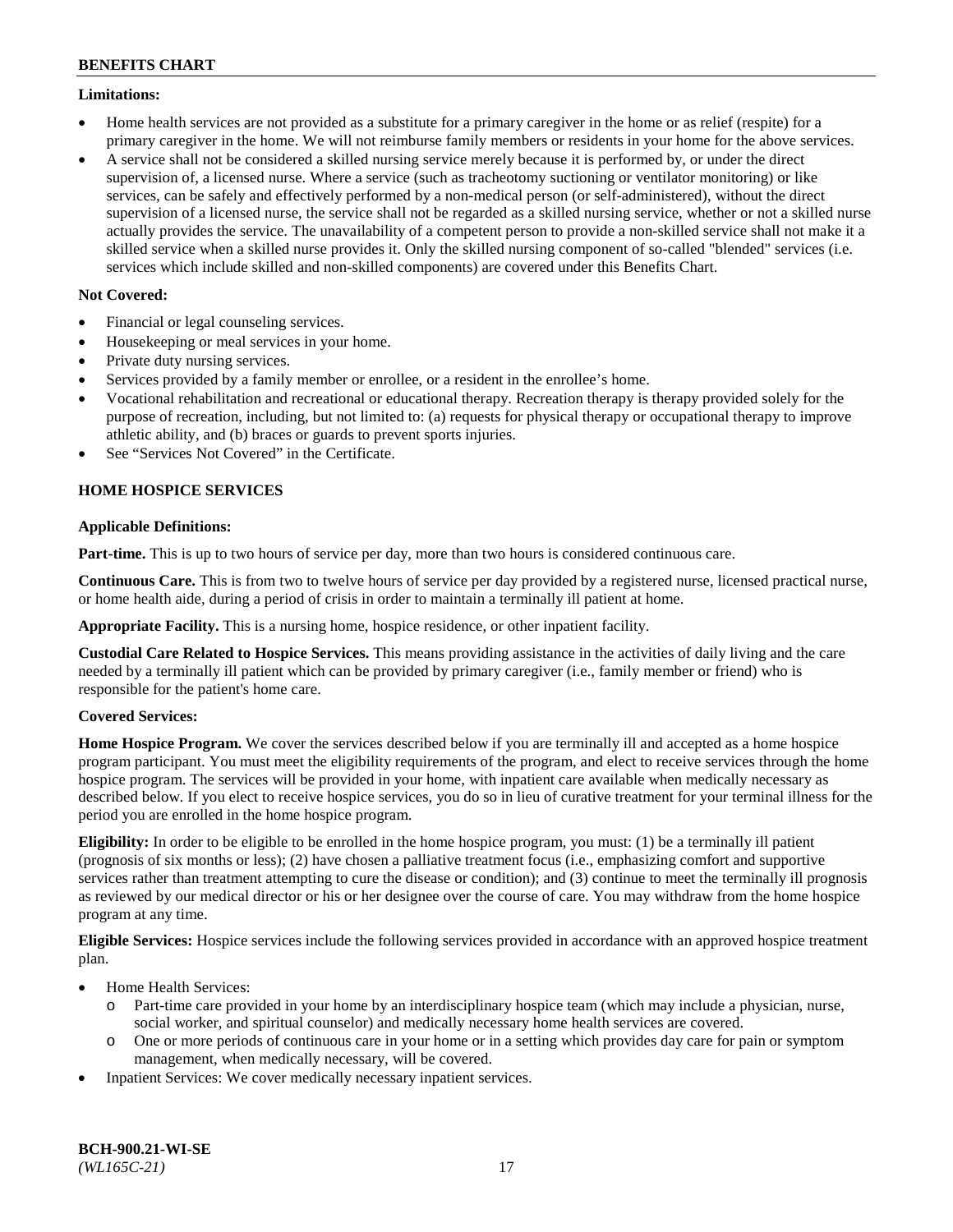- Other Services:
	- Respite care is covered for care in your home or in an appropriate facility, to give your primary caregivers (i.e., family members or friends) rest and/or relief when necessary in order to maintain a terminally ill patient at home.
	- o Medically necessary medications for pain and symptom management.
	- o Semi-electric hospital beds and other durable medical equipment are covered.
	- Emergency and non-emergency care is covered.

| Network Benefits              | <b>Non-Network Benefits</b>  |
|-------------------------------|------------------------------|
| 100% of the charges incurred. | 50% of the charges incurred. |

Respite care is limited to 5 days per episode, and respite care and continuous care combined are limited to 30 days.

# **Not Covered:**

- Financial or legal counseling services.
- Housekeeping or meal services in your home.
- Custodial or maintenance care related to hospice services, whether provided in the home or in a nursing home.
- Any service not specifically described as covered services under this home hospice services benefits.
- Any services provided by members of your family or residents in your home.
- See "Services Not Covered" in the Certificate.

# **HOSPITAL AND SKILLED NURSING FACILITY SERVICES**

### **Covered Services:**

We cover services as described below.

# **Medical or Surgical Hospital Services**

**Inpatient Hospital Services:** We cover the following medical or surgical services, for the treatment of acute illness or injury, which require the level of care only provided in an acute care facility. These services must be authorized by a physician.

Inpatient hospital services include: room and board; the use of operating or maternity delivery rooms; intensive care facilities; newborn nursery facilities; general nursing care, anesthesia, laboratory and diagnostic imaging services, radiation therapy, physical therapy, prescription drugs or other medications administered during treatment, blood and blood products (unless replaced), and blood derivatives, and other diagnostic or treatment related hospital services; physician and other professional medical and surgical services provided while in the hospital, including gender reassignment surgery that meets medical coverage criteria.

We cover, following a vaginal delivery, a minimum of 48 hours of inpatient care for the mother and newborn child. We cover, following a caesarean section delivery, a minimum of 96 hours of inpatient care for the mother and newborn child.

Group health plans and health insurance issuers generally may not, under Federal law, restrict benefits for any hospital length of stay in connection with childbirth for the mother of newborn child to less than 48 hours following a vaginal delivery, or less than 96 hours following a caesarean section. However, Federal law generally does not prohibit the mother's or newborn's attending provider, after consulting with the mother, from discharging the mother or her newborn earlier than 48 hours (or 96 hours as applicable). In any case plans and issuers may not, under Federal law, require that a provider obtain authorization from the plan or the insurance issuer for prescribing a length of stay not in excess of 48 hours (or 96 hours).

| <b>Network Benefits</b>       | Non-Network Benefits         |
|-------------------------------|------------------------------|
| 100% of the charges incurred. | 50% of the charges incurred. |

Each Insured's admission or confinement, including that of a newborn child, is separate and distinct from the admission or confinement of any other Insured.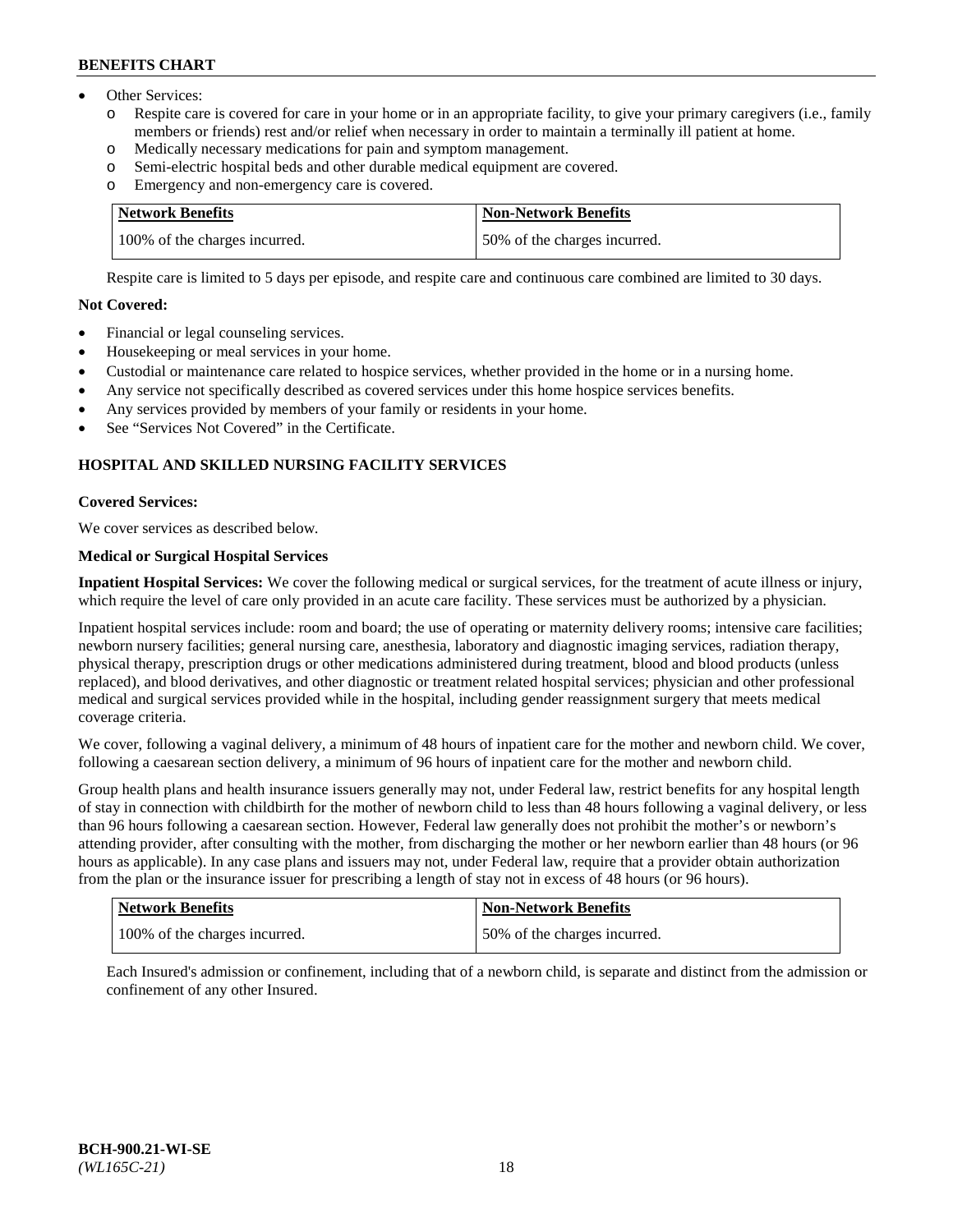**Outpatient Hospital, Ambulatory Care or Surgical Facility Services:** We cover the following medical and surgical services, for diagnosis or treatment of illness or injury on an outpatient basis. These services must be authorized by a physician.

Outpatient services include: use of operating rooms, maternity delivery rooms or other outpatient departments, rooms or facilities; and the following outpatient services: general nursing care, anesthesia, laboratory and diagnostic imaging services, radiation therapy, physical therapy, drugs administered during treatment, blood and blood products (unless replaced), and blood derivatives, and other diagnostic or treatment related outpatient services; physician and other professional medical and surgical services provided while an outpatient, including colonoscopies (starting at age 50, or under age 50 for people at high risk of colorectal cancer), and gender reassignment surgery that meets medical coverage criteria.

For Network Benefits, non-emergent, scheduled outpatient Magnetic Resonance Imaging (MRI) and Computed Tomography (CT) must be provided at a designated facility. Your physician or facility will obtain or verify prior authorization for these services, as needed.

To see the benefit level for diagnostic imaging services, laboratory services and physical therapy, see benefits under Diagnostic Imaging Services, Laboratory Services and Physical Therapy in this Benefits Chart.

| <b>Network Benefits</b>       | <b>Non-Network Benefits</b>  |
|-------------------------------|------------------------------|
| 100% of the charges incurred. | 50% of the charges incurred. |

### **Skilled Nursing Facility Care:**

We cover room and board, daily skilled nursing and related ancillary services for post-acute treatment and rehabilitative care of illness or injury that meets medical coverage criteria. Rehabilitation services are limited to services where significant measurable progress is expected to occur within a reasonable period of time.

| <b>Network Benefits</b>                      | <b>Non-Network Benefits</b>                  |
|----------------------------------------------|----------------------------------------------|
| 100% of the charges incurred.                | 150% of the charges incurred.                |
| Limited to a 30 day maximum per confinement. | Limited to a 30 day maximum per confinement. |

Each day of services provided under the Network Benefits and Non-Network Benefits, combined, applies toward the maximum shown above.

#### **Not Covered:**

- Services for items for personal convenience, such as television rental, are not covered.
- See "Services Not Covered" in the Certificate.

### **INFERTILITY SERVICES**

#### **Covered Services:**

We cover the diagnosis of infertility. These services include diagnostic procedures and tests provided in connection with an infertility evaluation, office visits and consultations to diagnose infertility.

| <b>Network Benefits</b>       | <b>Non-Network Benefits</b>  |
|-------------------------------|------------------------------|
| 100% of the charges incurred. | 50% of the charges incurred. |

Coverage is limited to office visits and consultations to diagnose infertility. Treatment is not covered.

#### **Not Covered:**

- Treatment of infertility, including, but not limited to, office visits, laboratory, diagnostic imaging services, and drugs for the treatment of infertility; assisted reproduction, including, but not limited to, gamete intrafallopian tube transfer (GIFT), zygote intrafallopian tube transfer (ZIFT) intracytoplasmic sperm injection (ICSI), and/or in-vitro fertilization (IVF), and all charges associated with such procedures; reversal of sterilization; artificial insemination; and sperm, ova or embryo acquisition, retrieval or storage; however, we cover office visits and consultations to diagnose infertility.
- Services related to the establishment of surrogate pregnancy and fees for a surrogate.
- See "Services Not Covered" in the Certificate.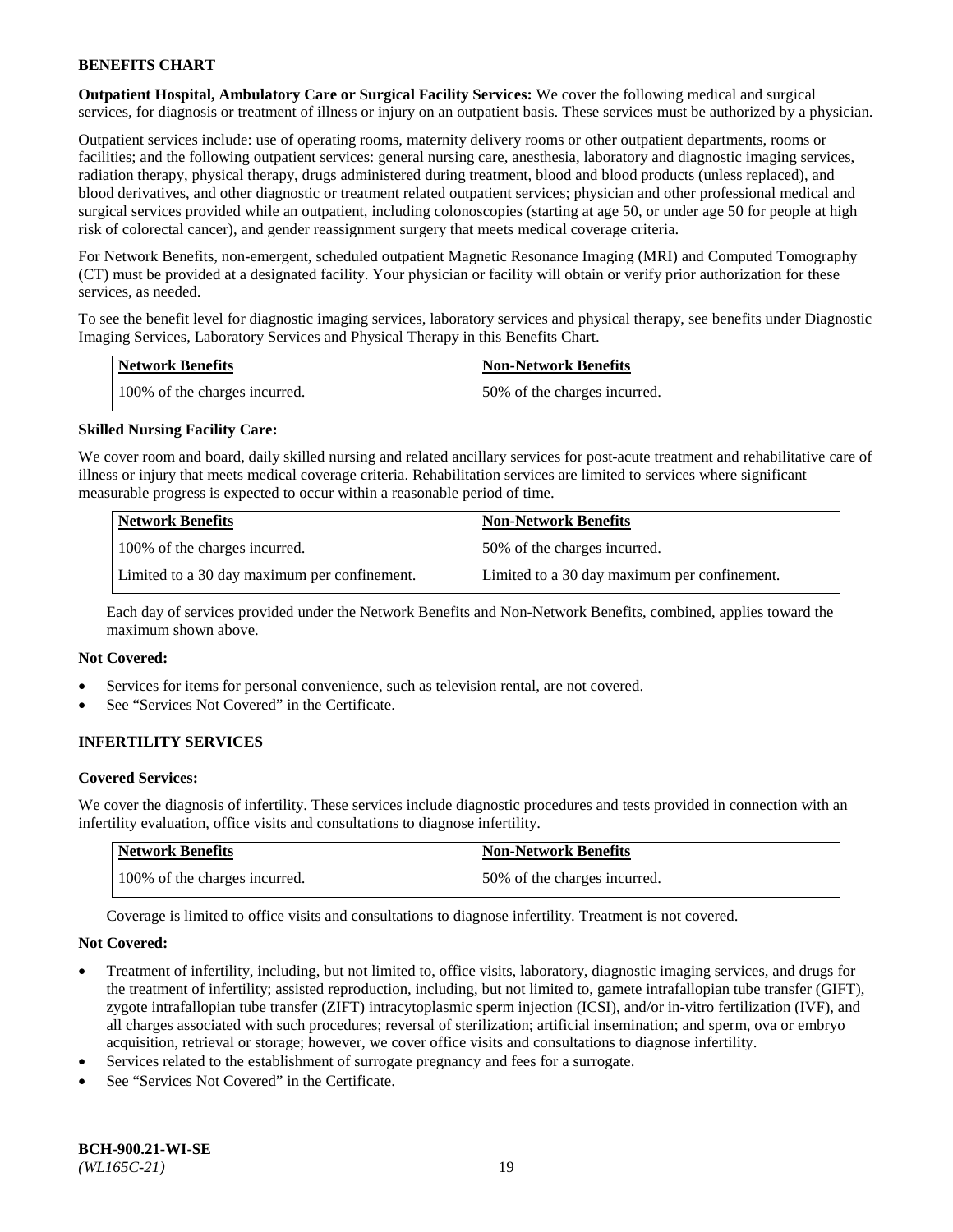# **LABORATORY SERVICES**

### **Covered Services:**

We cover laboratory tests when ordered by a provider and provided in a clinic or outpatient hospital facility. This includes blood tests to detect lead exposure in children between the ages of 6 months and 72 months.

To see the benefit level for inpatient hospital or skilled nursing facility services, see benefits under "Inpatient Hospital and Skilled Nursing Facility Services" in this Benefits Chart.

**Prostate-specific antigen (PSA) test coverage.** We cover prostate cancer screening for men 40 years of age or over who are symptomatic or in a high-risk category and for all men 50 years of age or older. Coverage includes a prostate-specific antigen blood test and a digital rectal examination.

| Network Benefits              | <b>Non-Network Benefits</b>  |
|-------------------------------|------------------------------|
| 100% of the charges incurred. | 50% of the charges incurred. |

### **All other laboratory services**

# **Services for Illness or Injury**

| <b>Network Benefits</b>       | <b>Non-Network Benefits</b>  |
|-------------------------------|------------------------------|
| 100% of the charges incurred. | 50% of the charges incurred. |

### **Preventive Services**

Laboratory services associated with preventive services are covered at the benefit level shown in the "Preventive Services" section of this Benefits Chart.

### **Not Covered:**

See "Services Not Covered" in the Certificate.

### **MASTECTOMY RECONSTRUCTION BENEFIT**

#### **Covered Services:**

We cover reconstruction of the breast on which the mastectomy has been performed; surgery and reconstruction of the other breast to produce symmetrical appearance, and prostheses and physical complications of all stages of mastectomy, including lymphedemas.

| <b>Network Benefits</b>                               | <b>Non-Network Benefits</b>                           |
|-------------------------------------------------------|-------------------------------------------------------|
| Coverage level is same as corresponding Network       | Coverage level is same as corresponding Non-Network   |
| Benefits, depending on type of service provided, such | Benefits, depending on type of service provided, such |
| as Office Visits for Illness or Injury, Inpatient or  | as Office Visits for Illness or Injury, Inpatient or  |
| Outpatient Hospital Services.                         | <b>Outpatient Hospital Services.</b>                  |

#### **Not Covered:**

See "Services Not Covered" in the Certificate.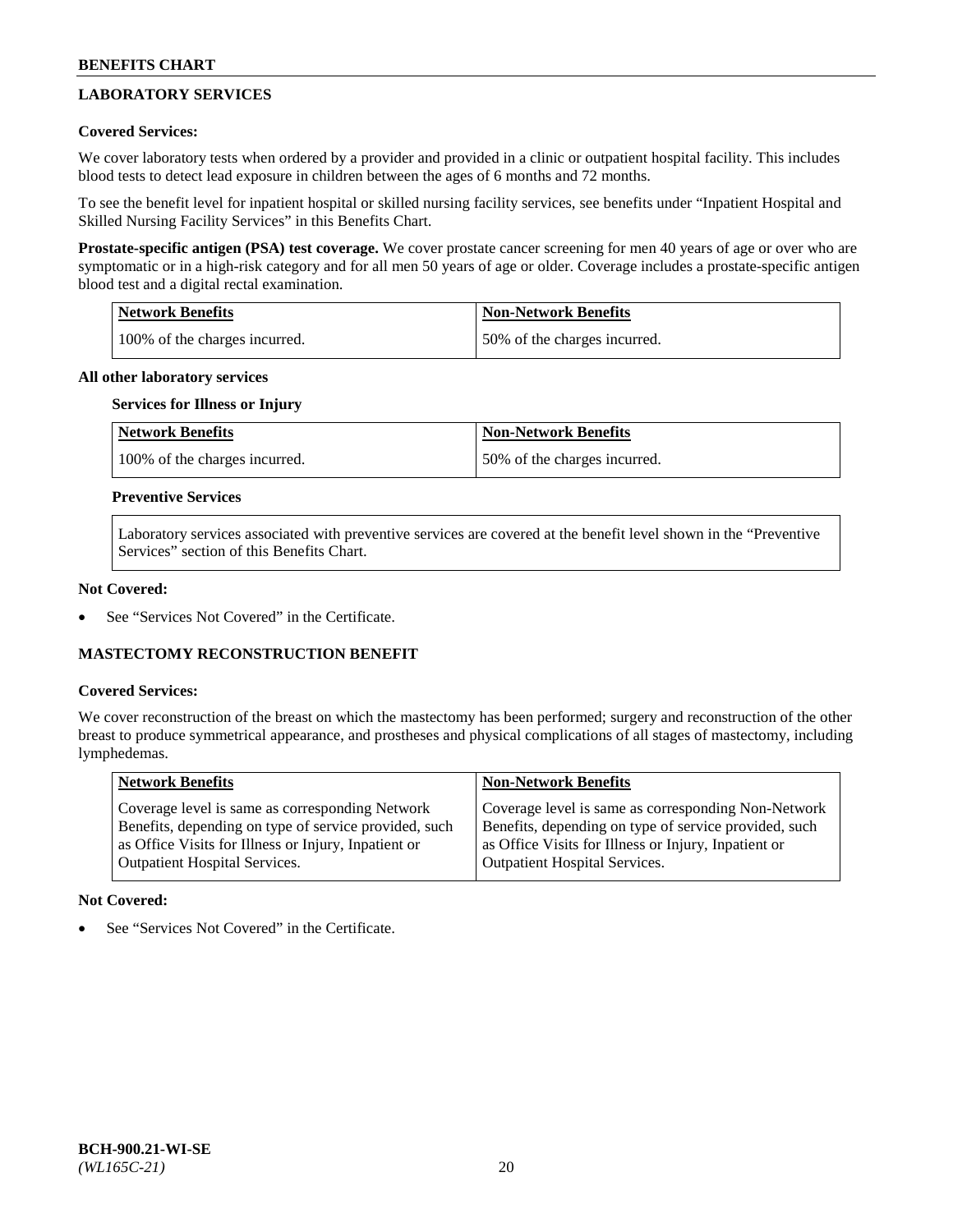# **MEDICATION THERAPY DISEASE MANAGEMENT PROGRAM**

### **Covered Services:**

If you meet our criteria for coverage, you may qualify for our Medication Therapy Disease Management Program.

The program covers consultations with a designated Network pharmacist.

Covered services are based on established medical policies, which are subject to periodic review and modification by the medical directors. These medical policies (medical coverage criteria) are available by calling Member Services, or logging on to your "*my*HealthPartners" account at [healthpartners.com.](http://www.healthpartners.com/)

| Network Benefits                                            | <b>Non-Network Benefits</b> |
|-------------------------------------------------------------|-----------------------------|
| 100% of the charges incurred.<br>Deductible does not apply. | No coverage.                |

### **Not Covered:**

See "Services Not Covered" in the Certificate.

# **OFFICE VISITS FOR ILLNESS OR INJURY**

### **Covered Services:**

We cover the following when medically necessary: professional medical and surgical services and related supplies, including biofeedback, of physicians and other health care providers; blood and blood products (unless replaced) and blood derivatives.

We cover diagnosis and treatment of illness or injury to the eyes. Where contact or eye glass lenses are prescribed as medically necessary for the post-operative treatment of cataracts or for the treatment of aphakia, or keratoconus, we cover the initial evaluation, lenses and fitting. Insureds must pay for lens replacement beyond the initial pair.

# **Office Visits**

| Network Benefits              | <b>Non-Network Benefits</b>  |
|-------------------------------|------------------------------|
| 100% of the charges incurred. | 50% of the charges incurred. |

#### **Convenience Clinics**

| Network Benefits              | <b>Non-Network Benefits</b>  |
|-------------------------------|------------------------------|
| 100% of the charges incurred. | 50% of the charges incurred. |

#### **Scheduled Telephone Visits**

| <b>Network Benefits</b>       | Non-Network Benefits         |
|-------------------------------|------------------------------|
| 100% of the charges incurred. | 50% of the charges incurred. |

### **E-Visits**

#### **Access to Online Care through virtuwell a[t virtuwell.com](https://www.virtuwell.com/)**

| Network Benefits              | <b>Non-Network Benefits</b> |
|-------------------------------|-----------------------------|
| 100% of the charges incurred. | Not applicable.             |

# **All Other E-Visits**

| <b>Network Benefits</b>       | <b>Non-Network Benefits</b>  |
|-------------------------------|------------------------------|
| 100% of the charges incurred. | 50% of the charges incurred. |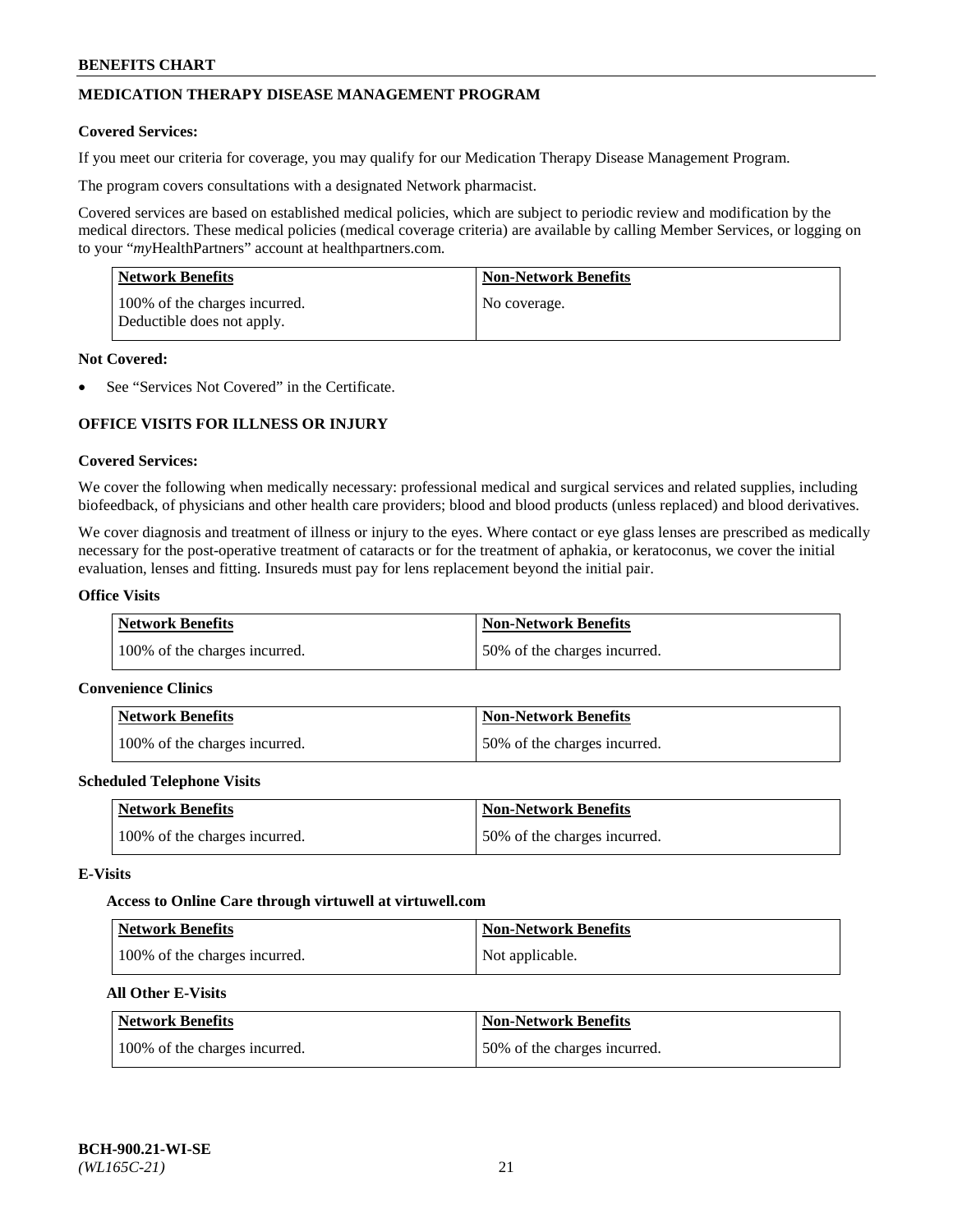### **Injections Administered in a Physician's Office, other than immunizations**

### **Allergy Injections**

| Network Benefits              | <b>Non-Network Benefits</b>  |
|-------------------------------|------------------------------|
| 100% of the charges incurred. | 50% of the charges incurred. |

# **All Other Injections**

| <b>Network Benefits</b>       | <b>Non-Network Benefits</b>  |
|-------------------------------|------------------------------|
| 100% of the charges incurred. | 50% of the charges incurred. |

### **Not Covered:**

- Court ordered treatment, except as described in this Benefits Chart. Any resulting court ordered treatment for mental health services will be subject to the Certificate's requirement for medical necessity.
- See "Services Not Covered" in the Certificate.

### **PEDIATRIC EYEWEAR**

### **Covered Services:**

We cover pediatric eyewear for children under age 19, subject to our medical coverage criteria. Coverage under this provision will continue until the end of the month in which the child turns age 19. These medical policies (medical coverage criteria) are available by calling Member Services, or logging on to your "*my*HealthPartners" account a[t healthpartners.com.](https://www.healthpartners.com/hp/index.html)

| Network Benefits              | <b>Non-Network Benefits</b> |
|-------------------------------|-----------------------------|
| 100% of the charges incurred. | No coverage.                |

Limited to one pair of eyeglasses (lenses and frames), or one pair of contact lenses per calendar year.

### **Not Covered:**

See "Services Not Covered" in the Certificate.

# **PHYSICAL THERAPY, OCCUPATIONAL THERAPY, SPEECH THERAPY AND OTHER SPECIFIED THERAPIES**

#### **Covered Services:**

We cover the following physical therapy, occupational therapy and speech therapy services:

- Medically necessary rehabilitative care to correct the effects of illness or injury.
- Habilitative care rendered for congenital, developmental or medical conditions which have significantly limited the successful initiation of normal speech and normal motor development.

Massage therapy which is performed in conjunction with other treatment/modalities by a physical or occupational therapist is part of a prescribed treatment plan and is not billed separately is covered.

We cover services provided in a clinic. To see the benefit level for inpatient hospital or skilled nursing facility services, see benefits under "Inpatient Hospital and Skilled Nursing Facility Services".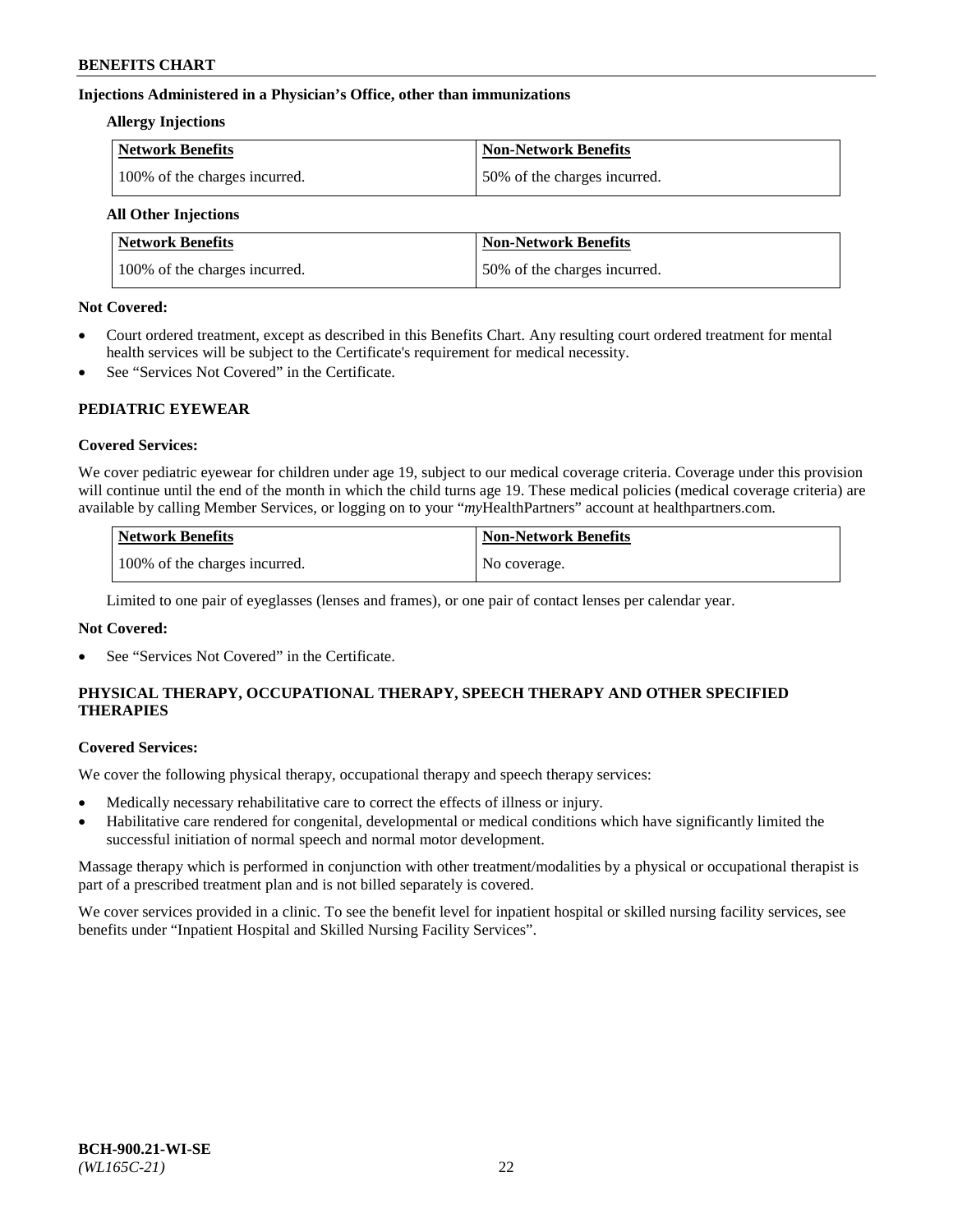### **Rehabilitative Care**

| <b>Network Benefits</b>                                                                       | <b>Non-Network Benefits</b>                                                                   |
|-----------------------------------------------------------------------------------------------|-----------------------------------------------------------------------------------------------|
| 100% of the charges incurred.                                                                 | 50% of the charges incurred.                                                                  |
| Physical, Occupational and Speech Therapy are<br>limited to 20 visits each per calendar year. | Physical, Occupational and Speech Therapy are<br>limited to 20 visits each per calendar year. |

In addition to the services provided above, we cover a minimum of:

- 20 visits per calendar year for pulmonary rehabilitation therapy.
- 36 visits per calendar year for cardiac rehabilitation therapy.
- 30 visits per calendar year for post-cochlear implant aural therapy.
- 20 visits per calendar year for cognitive rehabilitation therapy.

The maximum number of visits is combined for Network Benefits and Non-Network Benefits.

### **Habilitative Services**

| <b>Network Benefits</b>                                                                       | <b>Non-Network Benefits</b>                                                                   |
|-----------------------------------------------------------------------------------------------|-----------------------------------------------------------------------------------------------|
| 100% of the charges incurred.                                                                 | 50% of the charges incurred.                                                                  |
| Physical, Occupational and Speech Therapy are<br>limited to 20 visits each per calendar year. | Physical, Occupational and Speech Therapy are<br>limited to 20 visits each per calendar year. |

The maximum number of visits is combined for Network Benefits and Non-Network Benefits.

### **Not Covered:**

- Massage therapy for the purpose of comfort or convenience of the Insured.
- See "Services Not Covered" in the Certificate.

### **PRESCRIPTION DRUG SERVICES**

### **Covered Services:**

We cover prescription drugs and medications that can be self-administered or are administered in a physician's office.

We will refill a prescription for eye drops covered under this Benefits Chart if the Insured requests a refill and the original prescription specified that additional quantities would be needed, providing the refill request does not exceed the quantities needed, and the following conditions are met:

- If the Insured requests a 30-day refill supply, the request must be made between 22 and 30 days of the later of (a) the original date that the prescription was distributed to the insured or (b) the date that the most recent refill was distributed to the Insured; or
- If the Insured requests a 90-day refill supply, the request must be made between 67 and 90 days of the later of (a) the original date that the prescription was distributed to the insured or (b) the date that the most recent refill was distributed to the Insured.

#### **For Network Benefits, drugs and medications must be obtained at a Network pharmacy.**

#### **For Non-Network Benefits, drugs and medications must be part of the formulary.**

#### **Outpatient Drugs (except as specified below)**

| <b>Network Benefits</b>                                                                                                                                      | <b>Non-Network Benefits</b>  |
|--------------------------------------------------------------------------------------------------------------------------------------------------------------|------------------------------|
| Formulary drugs are covered at 100% of the charges<br>incurred.                                                                                              | 50% of the charges incurred. |
| Formulary insulin is considered preventive and is not<br>subject to your deductible. In no event will your cost for<br>a formulary insulin drug exceed \$25. |                              |
| Non-formulary drugs are covered at 80% of the charges<br>incurred.                                                                                           |                              |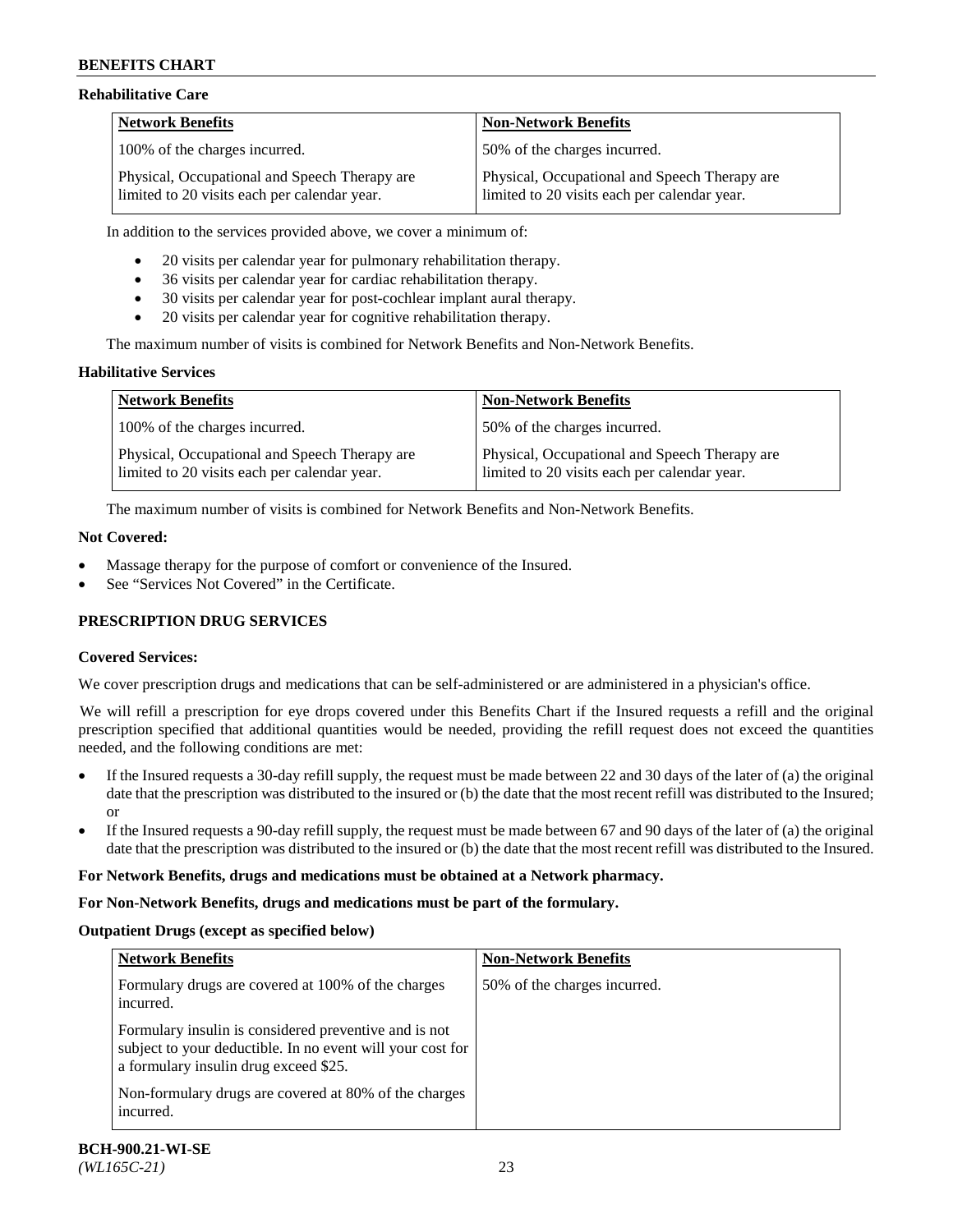**Oral chemotherapy drugs** are included on the Specialty Drug List. However, you pay the applicable outpatient drug benefit. As required by Wisconsin law, you will not pay higher cost sharing (deductible, copayment or coinsurance) for orally administered chemotherapy drugs than you pay for injected or intravenously administered chemotherapy drugs.

### **Mail Order Drugs**

| <b>Network Benefits</b>                                                                                                                                                       | <b>Non-Network Benefits</b>           |
|-------------------------------------------------------------------------------------------------------------------------------------------------------------------------------|---------------------------------------|
| For your convenience, you may also get up to a 93-day<br>supply of outpatient prescription drugs that can be self-<br>administered through the designated mail order service. | See Network Mail Order Drugs Benefit. |
| New prescriptions to treat certain chronic conditions<br>and trial drugs will be limited to quantity limits<br>described at the end of this section.                          |                                       |
| Specialty Drugs are not available through the mail order<br>service.                                                                                                          |                                       |

### **Tobacco Cessation Drugs are covered for all FDA approved tobacco cessation drugs**

| Network Benefits                                            | Non-Network Benefits         |
|-------------------------------------------------------------|------------------------------|
| 100% of the charges incurred.<br>Deductible does not apply. | 50% of the charges incurred. |

### **Contraceptive Drugs**

| <b>Network Benefits</b>                                                                                                                                         | <b>Non-Network Benefits</b>  |
|-----------------------------------------------------------------------------------------------------------------------------------------------------------------|------------------------------|
| 100% of the charges incurred for formulary drugs.<br>Deductible does not apply.                                                                                 | 50% of the charges incurred. |
| If a physician requests that a non-formulary<br>contraceptive drug be dispensed as written, the drug<br>will be covered at 100%, not subject to the deductible. |                              |

### **Specialty Drugs that are Self-Administered**

| <b>Network Benefits</b>                                                                                              | <b>Non-Network Benefits</b> |
|----------------------------------------------------------------------------------------------------------------------|-----------------------------|
| 100% of the charges incurred.                                                                                        | No coverage.                |
| Specialty Drugs are limited to drugs on the Specialty<br>Drug List and must be obtained from a designated<br>vendor. |                             |

**Oral chemotherapy drugs** are included on the Specialty Drug List. However, you pay the applicable outpatient drug benefit. As required by Wisconsin law, you will not pay higher cost sharing (deductible, copayment or coinsurance) for orally administered chemotherapy drugs than you pay for injected or intravenously administered chemotherapy drugs.

#### **Limitations:**

- Certain drugs may require prior authorization as indicated on the formulary. HealthPartners may require prior authorization for the drug and also the site where the drug will be provided. Certain drugs are subject to our utilization review process and quantity limits.
- Certain non-formulary drugs require prior authorization. In addition, certain drugs may be subject to any quantity limits applied as part of our trial program.
- If an Insured requests a brand name drug when there is a generic equivalent, the brand name drug will be covered up to the charge that would apply to the generic drug, minus any required copayment. If a physician requests that a brand name drug be dispensed as written, and we determine the brand name drug is medically necessary, the drug will be paid at the nonformulary benefit..
- We may require insureds to try over-the-counter (OTC) drug alternatives before approving more costly formulary prescription drugs.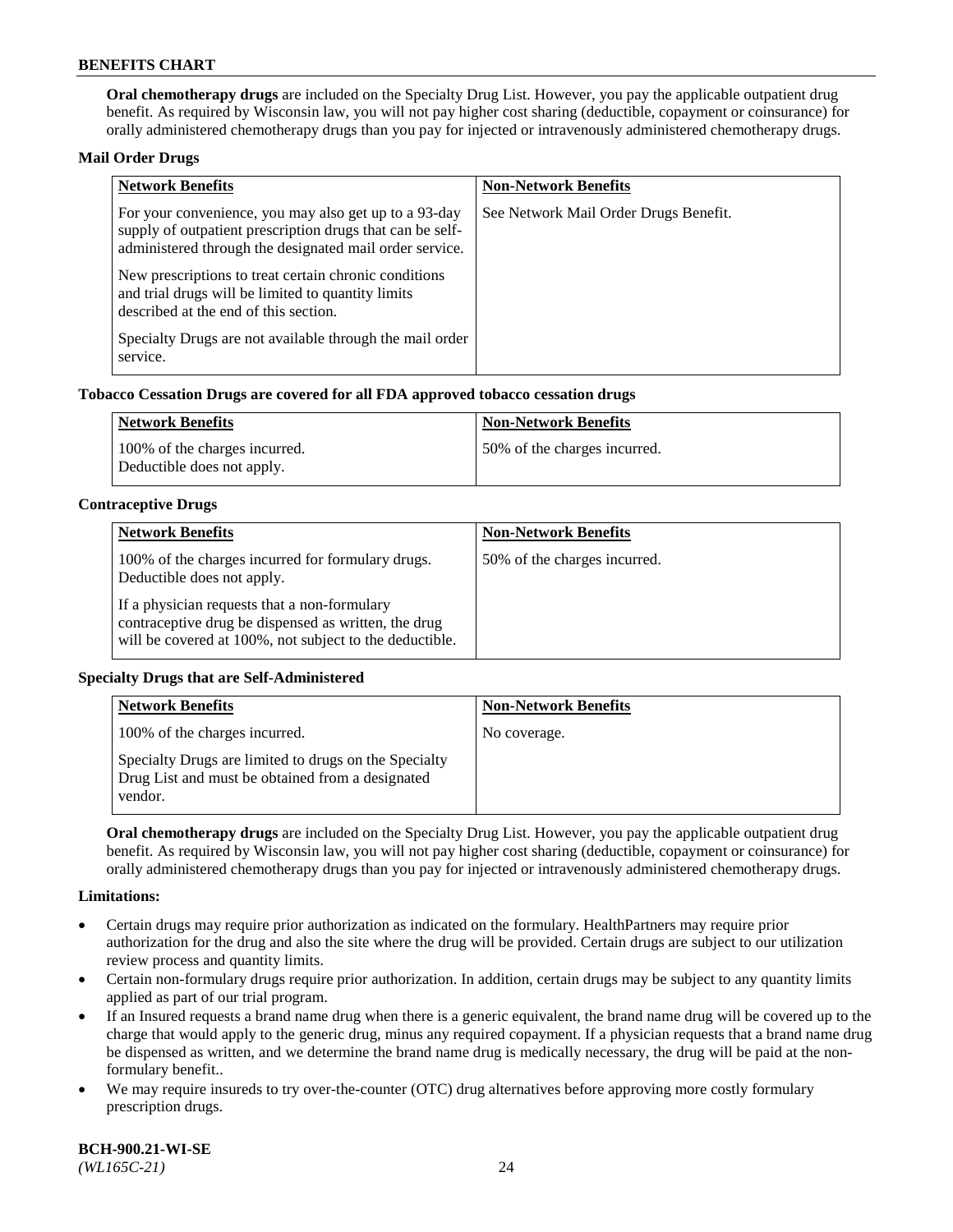- Unless otherwise specified in the Prescription Drug Services section, you may receive up to a 31-day supply per prescription.
- A 93-day supply will be covered and dispensed only at pharmacies that participate in our extended day supply program.
- New prescriptions to treat certain chronic conditions are limited to a 31-day supply.
- No more than a 31-day supply of specialty drugs will be covered and dispensed at a time unless it's a manufacturer supplied drug that cannot be split that supplies the member with more than a 31-day supply.
- If a copayment is required, you must pay one copayment for each 31-day supply, or portion thereof. **Not Covered:**
- Replacement of prescription drugs, medications, equipment and supplies due to loss, damage or theft.
- Nonprescription (over-the-counter) drugs or medications, including, but not limited to, vitamins, supplements, homeopathic remedies, and non-FDA approved drugs, unless listed on the formulary and prescribed by a physician or legally authorized health care provider under applicable state and federal law. This exclusion does not include over-thecounter contraceptives for women as allowed under the Affordable Care Act when the Insured obtains a prescription for the item. In addition, if the Insured obtains a prescription, this exclusion does not include aspirin to prevent cardiovascular disease for men and women of certain ages; folic acid supplements for women who may become pregnant; fluoride chemoprevention supplements for children without fluoride in their water source; and iron supplements for children age 6-12 who are at risk for anemia.
- All drugs for the treatment of sexual dysfunction.
- All drugs for the treatment of growth deficiency.
- All drugs for the treatment of infertility.
- Medical cannabis.
- Drugs on the Excluded Drug List. The Excluded Drug List includes select drugs within a therapy class that are not eligible for coverage. This includes drugs that may be excluded for certain indications. The Excluded Drug List is available at [healthpartners.com.](http://www.healthpartners.com/)
- Drugs that are newly approved by the FDA until they are reviewed and approved by HealthPartners Pharmacy and Therapeutics Committee.
- Medical devices approved by the FDA will not be covered under the Prescription Drug Services section unless they are on our formulary. Covered medical devices are generally submitted and reimbursed under your medical benefits.
- See "Services Not Covered" in the Certificate.

### **PREVENTIVE SERVICES**

#### **Applicable Definitions:**

**Routine Preventive Services** are routine health care services that include screenings, check-ups and counseling to prevent illness, disease or other health problems before symptoms occur.

**Diagnostic Services** are services to help a provider understand your symptoms, diagnose illness and decide what treatment may be needed. They may be the same services that are listed as preventive services, but they are being used as diagnostic services. Your provider will determine if these services are preventive or diagnostic. These services are not preventive if received as part of a visit to diagnose, manage or maintain an acute or chronic medical condition, illness or injury. When that occurs, unless otherwise indicated below, standard deductibles, copayments or coinsurance apply.

#### **Covered Services:**

We cover preventive services that meet any of the requirements under the Affordable Care Act (ACA) shown in the bulleted items below. These preventive services are covered at 100% under the Network Benefits with no deductible, copayments or coinsurance. (If a preventive service is not required by the ACA and it is covered at a lower benefit level, it will be specified below.) Preventive benefits mandated under the ACA are subject to periodic review and modification. Changes would be effective in accordance with the federal rules. Preventive services mandated by the ACA include:

- Evidence-based items or services that have in effect a rating of A or B in the current recommendations of the United States Preventive Services Task Force with respect to the individual;
- Immunizations for routine use in children, adolescents, and adults that have in effect a recommendation from the Advisory Committee on Immunization Practices of the Centers for Disease Control and Prevention with respect to the individual;
- With respect to infants, children, and adolescents, evidence-informed preventive care and screenings provided for in comprehensive guidelines supported by the Health Resources and Services Administration; and
- With respect to women, preventive care and screenings provided for in comprehensive guidelines supported by the Health Resources and Services Administration.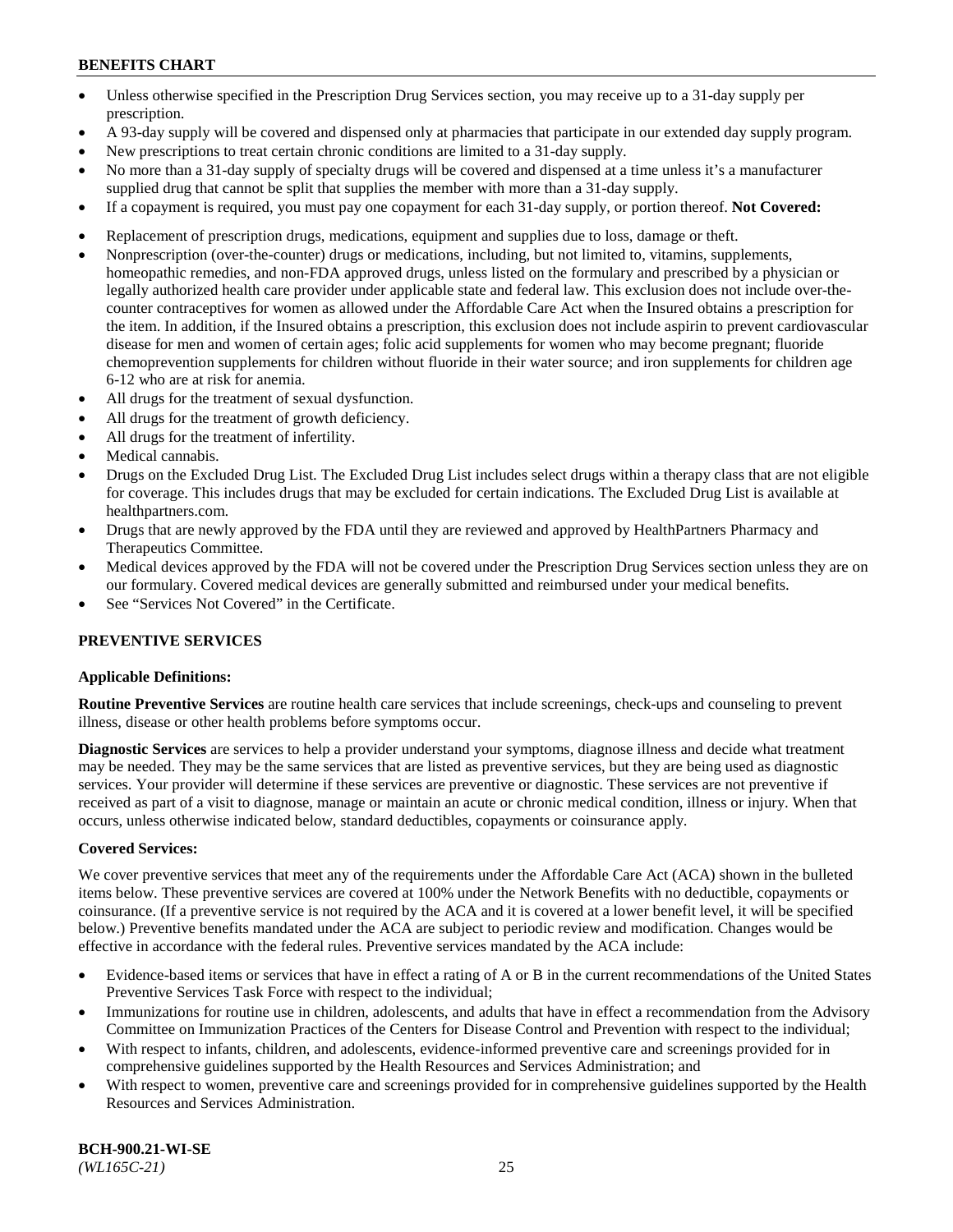Covered services are based on established medical policies, which are subject to periodic review and modification by the medical or dental directors. These medical policies (medical coverage criteria) are available by calling Member Services, or logging on to your "*my*HealthPartners" account at [healthpartners.com.](https://www.healthpartners.com/hp/index.html)

### **ACA and state mandated preventive services are covered as follows:**

**Routine Health Exams and Periodic Health Assessments.** A physician or health care provider will counsel you as to how often health assessments are needed based on age, sex and health status. This includes screening and counseling for tobacco cessation and all FDA approved tobacco cessation medications including over-the-counter drugs (as shown in the Prescription Drug Services section).

| <b>Network Benefits</b>                                     | <b>Non-Network Benefits</b>  |
|-------------------------------------------------------------|------------------------------|
| 100% of the charges incurred.<br>Deductible does not apply. | 50% of the charges incurred. |

**Child Health Supervision Services.** This includes pediatric preventive services such as newborn screenings, appropriate immunizations, developmental assessments and laboratory services appropriate to the age of the child from birth to 72 months and appropriate immunizations to age 18.

| Network Benefits                                            | Non-Network Benefits         |
|-------------------------------------------------------------|------------------------------|
| 100% of the charges incurred.<br>Deductible does not apply. | 50% of the charges incurred. |

### **Routine Prenatal Care and Exams**

| <b>Network Benefits</b>                                     | <b>Non-Network Benefits</b>  |
|-------------------------------------------------------------|------------------------------|
| 100% of the charges incurred.<br>Deductible does not apply. | 50% of the charges incurred. |

**Routine Postnatal Care.** This includes health exams, assessments, education and counseling relating to the period immediately after childbirth.

| <b>Network Benefits</b>                                     | <b>Non-Network Benefits</b>  |
|-------------------------------------------------------------|------------------------------|
| 100% of the charges incurred.<br>Deductible does not apply. | 50% of the charges incurred. |

**Routine Screening Procedures for Cancer.** This includes colorectal screening starting at age 50 and under age 50 for people at high risk of colorectal cancer. This also includes cancer screenings recommended by the USPSTF with an A or B rating. Women's preventive health services below describe additional routine screening procedures for cancer.

| <b>Network Benefits</b>                                     | Non-Network Benefits         |
|-------------------------------------------------------------|------------------------------|
| 100% of the charges incurred.<br>Deductible does not apply. | 50% of the charges incurred. |

**Professional Voluntary Family Planning Services.** This includes services to prevent or delay a pregnancy, including counseling and education. Services must be provided by a licensed provider.

| <b>Network Benefits</b>                                     | <b>Non-Network Benefits</b>   |
|-------------------------------------------------------------|-------------------------------|
| 100% of the charges incurred.<br>Deductible does not apply. | 150% of the charges incurred. |

### **Adult Immunizations**

| Network Benefits                                            | <b>Non-Network Benefits</b>  |
|-------------------------------------------------------------|------------------------------|
| 100% of the charges incurred.<br>Deductible does not apply. | 50% of the charges incurred. |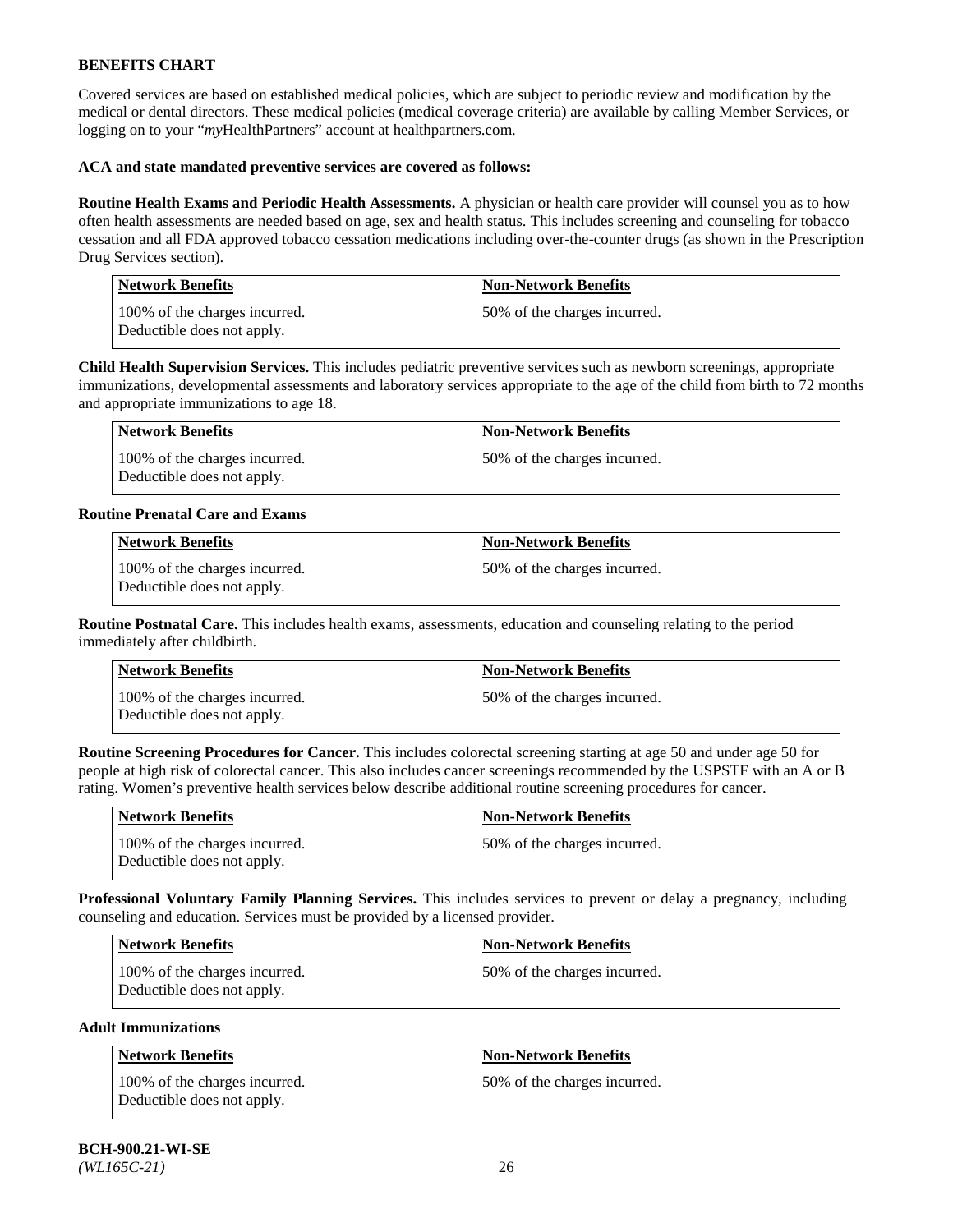**Women's Preventive Health Services.** This includes mammograms, screenings for cervical cancer (pap smears), breast pumps, human papillomavirus (HPV) testing, counseling for sexually transmitted infections, counseling and screening for human immunodeficiency virus (HIV), and all FDA approved contraceptive methods as prescribed by a doctor, sterilization procedures, education and counseling (see the Prescription Drug Services section for coverage of oral contraceptive drugs). We also provide genetic screening for BRCA if someone in your family has the gene or you have a diagnosis of cancer.

The U.S. Preventive Services Task Force (USPSTF) recommends screening mammography, with or without clinical breast examination (CBE), every 1-2 years for women aged 40 and older. For women age 50 and older, we cover an annual mammogram.

| Network Benefits                                            | <b>Non-Network Benefits</b>  |
|-------------------------------------------------------------|------------------------------|
| 100% of the charges incurred.<br>Deductible does not apply. | 50% of the charges incurred. |

**Obesity Screening and Management.** We cover obesity screening and counseling for all ages during a routine preventive care exam. If you are age 18 or older and have a body mass index of 30 or more, we also cover intensive obesity management to help you lose weight. Your primary care doctor can coordinate these services.

| Network Benefits                                            | <b>Non-Network Benefits</b>  |
|-------------------------------------------------------------|------------------------------|
| 100% of the charges incurred.<br>Deductible does not apply. | 50% of the charges incurred. |

**Preventive Medications.** We cover preventive medications currently recommended by USPSTF with an A or B rating if they are prescribed by your medical provider and they are listed on our formulary. Preventive medications are subject to periodic review and modification. Changes would be effective in accordance with the federal rules and reflected in our current medical coverage criteria for preventive care services.

| <b>Network Benefits</b>                                     | <b>Non-Network Benefits</b>  |
|-------------------------------------------------------------|------------------------------|
| 100% of the charges incurred.<br>Deductible does not apply. | 50% of the charges incurred. |

**In addition to any ACA or state mandated preventive services referenced above, we cover the following eligible services:**

### **Routine Eye and Hearing Exams**

| <b>Network Benefits</b>                                     | <b>Non-Network Benefits</b>  |
|-------------------------------------------------------------|------------------------------|
| 100% of the charges incurred.<br>Deductible does not apply. | 50% of the charges incurred. |

**Ovarian Cancer Surveillance Test for Women who are at Risk.** "At risk for ovarian cancer" means (1) having a family history that includes any of the following: one or more first-degree or second-degree relatives with ovarian cancer, clusters of female relatives with breast cancer or nonpolyposis colorectal cancer; or (2) testing positive for BRCA1 or BRCA2 mutations. "Surveillance test for ovarian cancer" means annual screening using CA-125 serum tumor marker testing, transvaginal ultrasound, pelvic examination or other proven ovarian screening tests currently being evaluated by the federal Food and Drug Administration or by the National Cancer Institute.

| <b>Network Benefits</b>                               | <b>Non-Network Benefits</b>                           |
|-------------------------------------------------------|-------------------------------------------------------|
| Coverage level is same as corresponding Network       | Coverage level is same as corresponding Non-Network   |
| Benefits, depending on type of service provided, such | Benefits, depending on type of service provided, such |
| as Diagnostic Imaging Services, Laboratory Services   | as Diagnostic Imaging Services, Laboratory Services   |
| or Office Visits for Illness or Injury, or Preventive | or Office Visits for Illness or Injury, or Preventive |
| Services.                                             | Services.                                             |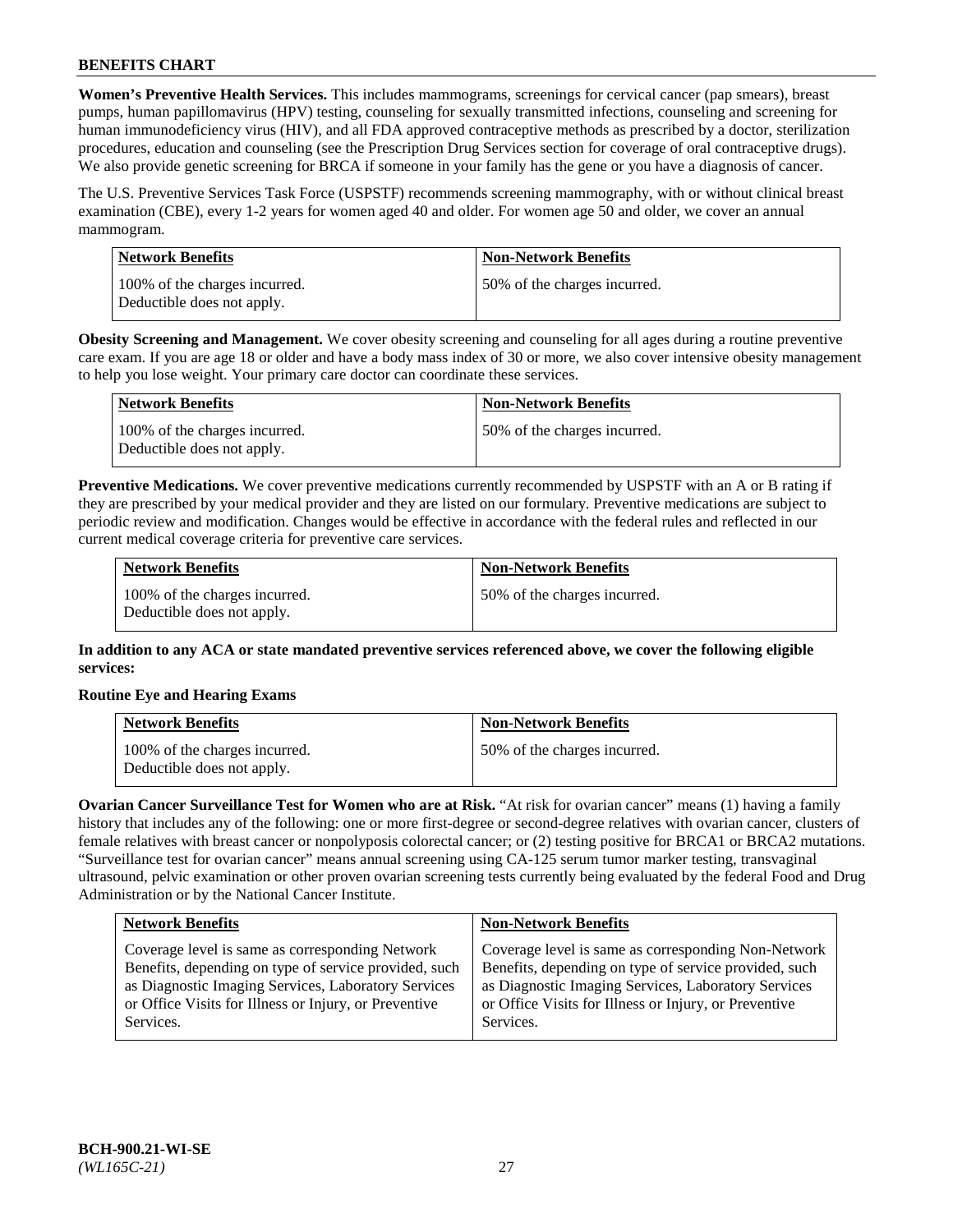### **Limitations:**

• Services are not preventive if received as part of a visit to diagnose, manage or maintain an acute or chronic medical condition, illness or injury. When that occurs, unless otherwise indicated above, standard deductibles, copayments or coinsurance apply.

### **Not Covered:**

See "Services Not Covered" in the Certificate.

### **TRANSPLANT SERVICES**

#### **Applicable Definitions:**

**Autologous.** This is when the source of cells is from the individual's own marrow or stem cells.

**Allogeneic.** This is when the source of cells is from a related or unrelated donor's marrow or stem cells.

**Allogeneic Bone Marrow Transplant.** This is when the bone marrow is harvested from the related or unrelated donor and stored. The patient undergoes treatment which includes tumor ablation with high-dose chemotherapy and/or radiation. The bone marrow is reinfused (transplanted).

**Autologous Bone Marrow Transplant.** This is when the bone marrow is harvested from the individual and stored. The patient undergoes treatment which includes tumor ablation with high-dose chemotherapy and/or radiation. The bone marrow is reinfused (transplanted).

**Autologous/Allogeneic Stem Cell Support.** This is a treatment process that includes stem cell harvest from either bone marrow or peripheral blood, tumor ablation with high-dose chemotherapy and/or radiation, stem cell reinfusion, and related care. Autologous/allogeneic bone marrow transplantation and high dose chemotherapy with peripheral stem cell rescue/support are considered to be autologous/allogeneic stem cell support.

**Designated Transplant Center.** This is any health care provider, group or association of health care providers designated by us to provide services, supplies or drugs for specified transplants for our Insureds.

**Transplant Services.** This is transplantation (including retransplants) of the human organs or tissue listed below, including all related post-surgical treatment, follow-up care and drugs and multiple transplants for a related cause. Transplant services do not include other organ or tissue transplants or surgical implantation of mechanical devices functioning as a human organ, except surgical implantation of an FDA approved Ventricular Assist Device (VAD) or total artificial heart, functioning as a temporary bridge to heart transplantation.

Prior authorization is required prior to consultation to support coordination of care and benefits.

#### **Covered Services:**

We cover eligible transplant services (as defined above) while you are covered under the Certificate. Transplants that will be considered for coverage are limited to the following:

- Kidney transplants for end-stage disease.
- Cornea transplants for end-stage disease.
- Heart transplants for end-stage disease.
- Lung transplants or heart/lung transplants for: (1) primary pulmonary hypertension; (2) Eisenmenger's syndrome; (3) endstage pulmonary fibrosis; (4) alpha 1 antitrypsin disease; (5) cystic fibrosis; and (6) emphysema.
- Liver transplants for: (1) biliary atresia in children; (2) primary biliary cirrhosis; (3) post-acute viral infection (including hepatitis A, hepatitis B antigen e negative and hepatitis C) causing acute atrophy or post-necrotic cirrhosis; (4) primary sclerosing cholangitis; (5) alcoholic cirrhosis; and (6) hepatocellular carcinoma.
- Allogeneic bone marrow transplants or peripheral stem cell support associated with high dose chemotherapy for: (1) acute myelogenous leukemia; (2) acute lymphocytic leukemia; (3) chronic myelogenous leukemia; (4) severe combined immunodeficiency disease; (5) Wiskott-Aldrich syndrome; (6) aplastic anemia; (7) sickle cell anemia; (8) non-relapsed or relapsed non-Hodgkin's lymphoma; (9) multiple myeloma; and (10) testicular cancer.
- Autologous bone marrow transplants or peripheral stem cell support associated with high-dose chemotherapy for: (1) acute leukemias; (2) non-Hodgkin's lymphoma; (3) Hodgkin's disease; (4) Burkitt's lymphoma; (5) neuroblastoma; (6) multiple myeloma; (7) chronic myelogenous leukemia; and (8) non-relapsed non-Hodgkin's lymphoma.
- Pancreas transplants for simultaneous pancreas-kidney transplants for diabetes, pancreas after kidney, living related segmental simultaneous pancreas kidney transplantation and pancreas transplant alone.